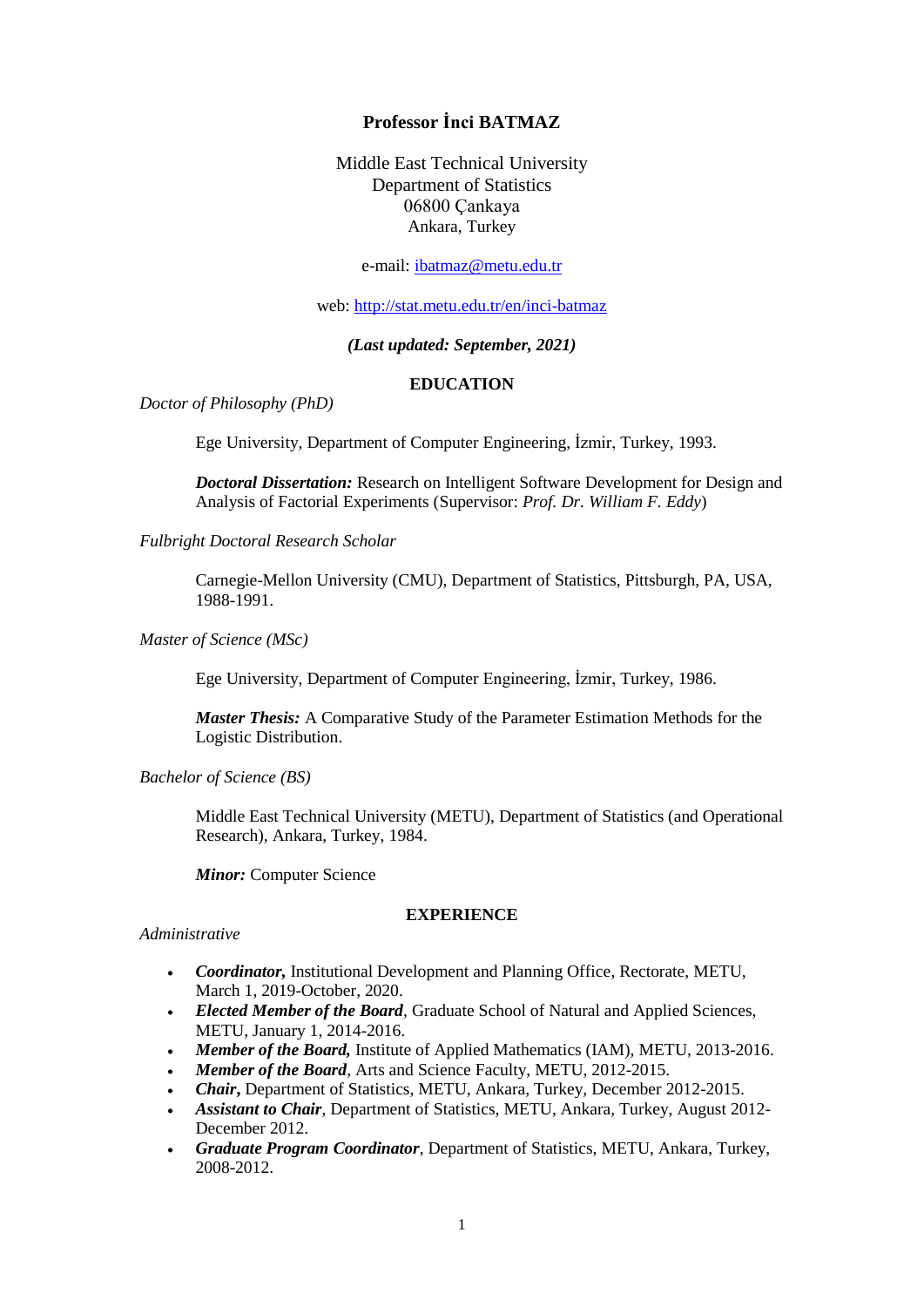- *Assistant to Chair*, Department of Statistics, METU, Ankara, Turkey, 2004-2007.
- *Chair***,** Statistical Information Systems Section, Department of Statistics, Ege University, İzmir, Turkey, 1995-2002.
- *Assistant to Chair*, Department of Statistics, Ege University, İzmir, Turkey, 1994- 1998.

## *Faculty Member*

- *Professor*, Department of Statistics, METU, Ankara, Turkey, December 18, 2012 ongoing.
- *Associate Professor (promotion)*, Department of Statistics, METU, Ankara, Turkey, December 2010–2012.
- *Associate Professor (title)*, Higher Education Council (YÖK), Turkey, November 2004.
- *Affiliated Faculty*, Financial Mathematics Program, Institute of Applied Mathematics (IAM), METU, Ankara, Turkey, 2003-ongoing.
- *Assistant Professor*, Department of Statistics, METU, Ankara, Turkey, 2002–2010.
- *Assistant Professor*, Department of Statistics, Ege University, İzmir, Turkey, 1994- 2002.

# *Visiting*

- *Professor, Academic Researcher*, Imperial College, Department of Mathematics, Statistics Section, London, UK, 2016-2018.
- *Lecturer***,** Dortmund Technical University, Statistics Faculty, Germany, July 26-30, 2010.
- *Researcher*, Tilburg University, Department of Information Systems (BIK)/Center for Economic Research (CentER), School of Economics and Business Administration (FEW), Tilburg, The Netherlands, Summer, 2002.

## *Research & Teaching Assistant*

- *RA & TA*, Department of Statistics, Ege University, İzmir, Turkey, 1991-1994.
- *RA*, Department of History, CMU, Pittsburgh, PA, USA, January-September 1991.
- *RA*, Marketing Department, Graduate School of Industrial Administration, CMU, Pittsburgh, PA, USA, 1990.
- *TA***,** Marketing Department, Graduate School of Industrial Administration, CMU, Pittsburgh, PA, USA, Fall, 1989.
- *TA*, Computer Science Department, CMU, Pittsburgh, PA, USA, summer, 1989.
- *RA*, Department of Statistics, CMU, Pittsburgh, PA, USA, summer, 1989.
- *RA & TA*, Department of Statistics, Ege University, İzmir, Turkey, 1985-1988.

## *Curriculum Development*

- Bachelor of Science, *Statistics and Data Science*, Department of Statistics, METU, Ankara, Turkey, 2021.
- Master of Science, *Statistics and Data Science*, Department of Statistics, METU, Ankara, Turkey, 2021.
- Doctor of Philosophy, *Statistics and Data Science*, Department of Statistics, METU, Ankara, Turkey, 2021.
- Bachelor of Science, *Department of Statistics*, METU, Ankara, Turkey, 2015.
- *Master of Science, without Thesis Statistics Option*, Department of Statistics, METU, Ankara, Turkey, 2014.
- Master of Science, *Interdisciplinary Statistics Option*, Department of Statistics, METU, Ankara, Turkey, 2008.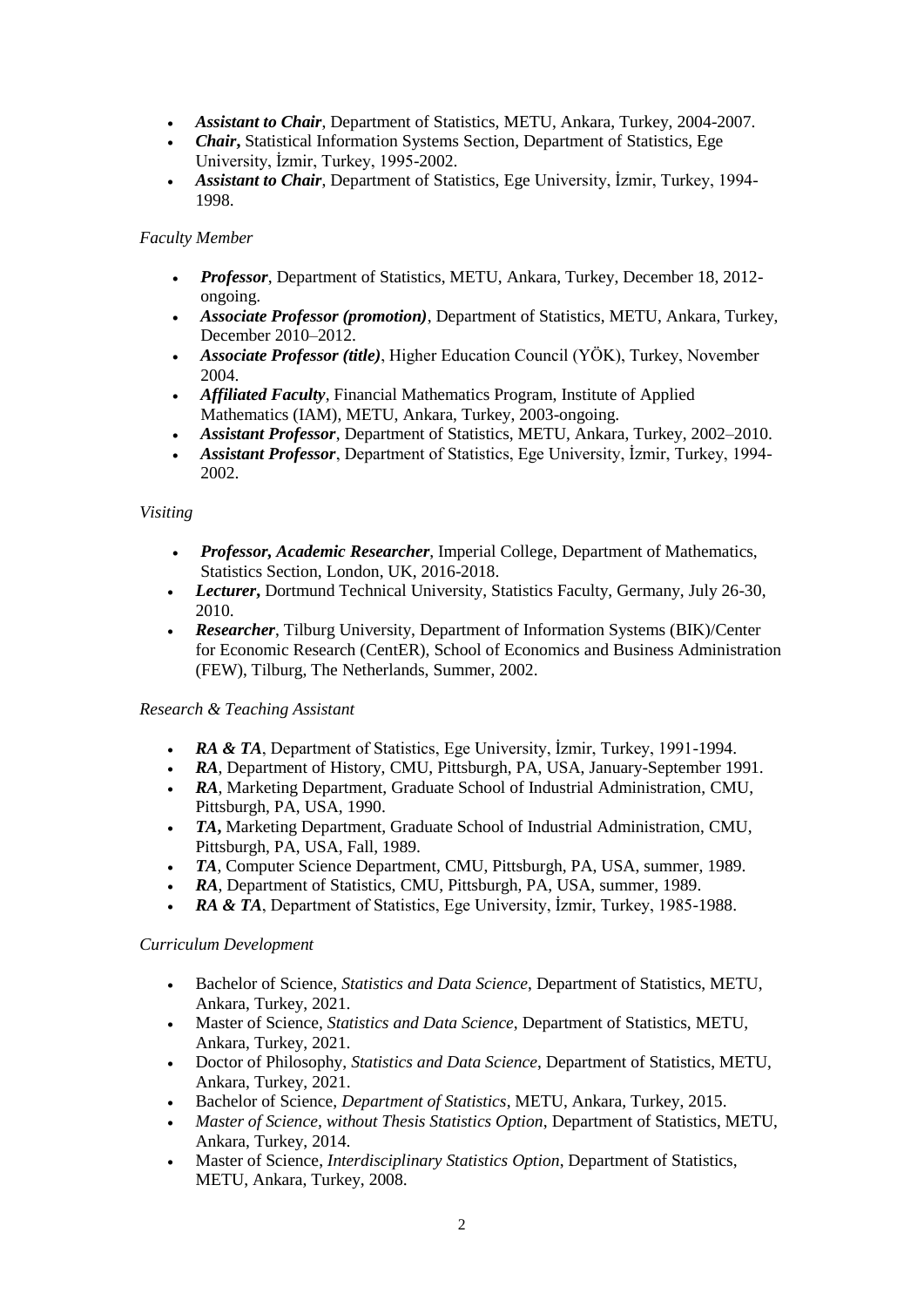- Bachelor of Science, *Department of Statistics*, METU, Ankara, Turkey, 2004.
- Minor, *Computer Applied Statistics*, Department of Statistics, Ege University, İzmir, Turkey, 1995

# *Organization*

## *Organizer*

- Graduate Summer School on Recent Advances in Statistics, METU, Ankara, August, 2007.
- Statistics Workshop Organized in Honor of Prof. Dr. Öztaş Ayhan's Institutive Retirement, Ankara, December, 2012.

# *Organizing Committee Member*

- ENBIS 13: 13th Conference of the European Network for Business and Industrial Statistics, Ankara, Turkey, September 18-20, 2013.
- 7. Statistics Days Symposium (Language: Turkish), Ankara, Turkey, June 28-30, 2010.
- Workshop on Recent Developments in Financial Mathematics and Stochastic Calculus, IAM, METU, Ankara, Turkey, April 25-26, 2008.
- ICOSCO-1: First International Conference on Computational Statistics, Computer Engineering Department, Ege University, Çeşme, İzmir, Turkey, April, 1986.

## *Scientific Program Committee Member*

- USMOS 2019: 8th National Defense Applications, Modelling and Simulation Conference, METU, Ankara, Turkey. November 19-21.
- USMOS 2017: 7th National Defense Applications, Modelling and Simulation Conference, METU, Ankara, Turkey, November 21-23.
- 11th International Statistics Days Conference, Bodrum, Turkey, October 3-7, 2018.
- IC-SMHD: International Conference on Information Complexity and Statistical Modeling in High Dimensions with Applications, Cappadocia, Turkey, May 18- 21, 2016.
- NEDETAS: New Developments in Theory and Applications of Statistics, An International Conference in Memory Professor Moti Lal Tiku, Ankara, Turkey, May 2-4, 2011.

## *Advisory Board Member*

- AİK: First Conference of Researchers and Statisticians (Language: Turkish), Hacettepe University, Ankara, Turkey, September 12-13, 2013.
- GİS: First Conference of Young Statisticians (Language: Turkish), Hacettepe University, Ankara, Turkey, September 10-11, 2013.

## *Stream Organizer*

- 30th European Conference on Operational Research, Dublin, Ireland, July 23-26, 2019.
- 28th European Conference on Operational Research, Poland, Poznan, July 3-6, 2016.
- YAEM: 35th National Congress of Operations Research and Industrial Engineering (Language: Turkish), Ankara, Turkey, September 9-11, 2015.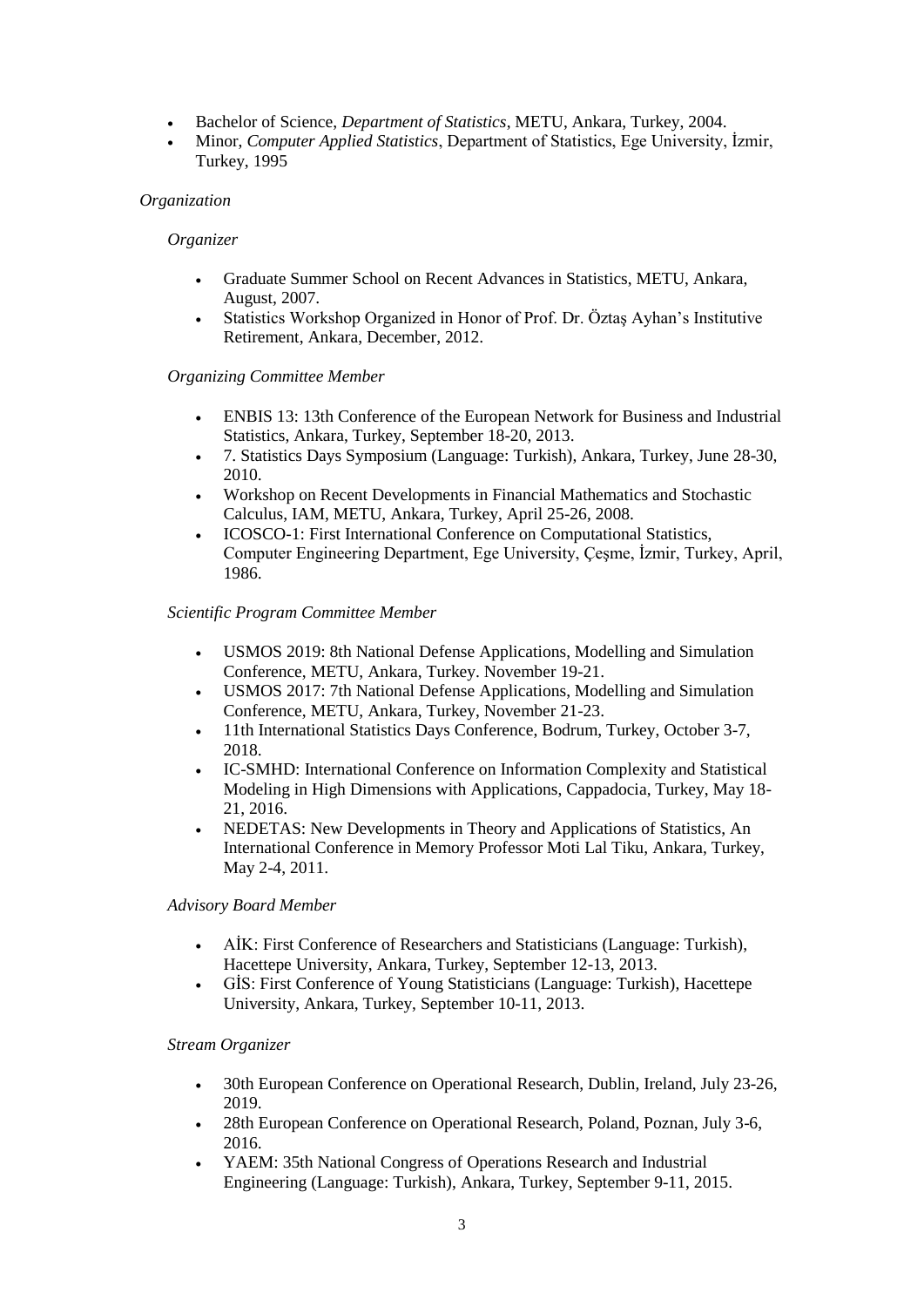- 27th European Conference on Operational Research, Glasgow, UK, July 12-15, 2015.
- IFORS 2014 Triennial Conference, Barcelona, Spain, July 13-18, 2014.
- 26th European Conference on Operational Research-INFORMS, Rome, Italy, July 1-4, 2013.
- 25th European Conference on Operational Research, Vilnius, Lithuania, July 8 11, 2012.
- 24rd European Conference on Operational Research, Lisbon, Portugal, July 11- 14, 2010.
- 24rd Mini EURO Conference on Continuous Optimization and Information-Based Technologies in the Financial Sector, İzmir, Turkey, June 23-26, 2010.
- 23rd European Conference on Operational Research, Bonn, Germany, July 5 8, 2009.

# *Session Organizer*

IC-SMHD-2016 - International Conference on Information Complexity and Statistical Modelling in High Dimensions with Applications, Nevşehir, Cappadocia, Turkey, May 18-21, 2016.

# *Consultant*

- *ASELSAN***,** Defense Electronics Company of Turkish Armed Forces Foundation, Ankara, Turkey. May-September, 2020.
- *METU-Technopolis*, SFM Software Technologies Incorporated Company. Ankara, August 2019-February 2020.
- *TÜBİTAK-SAGE*, Scientific and Technological Research Council of Turkey-Defense Industry, Institute of Research and Development. Ankara, Turkey. 2014- January 2017.
- *Ziraat Bank*, Ankara, Turkey. August-October, 2012.
- *TRT*, Turkish Radio Television, Advisory Board Member, Ankara, Turkey, 2013.
- *ASELSAN***,** Defense Electronics Company of Turkish Armed Forces Foundation, Ankara, Turkey. June, 2011.
- *ATO*, Ankara Chamber of Medical Doctors, Ankara, Turkey, 2010.
- *ÖZEM* Education Foundations, Ankara, Turkey, 2006.
- *ÖSYM*, Center of Measuring, Selection and Placement*,* Ankara, Turkey, 2005.
- *METU-Technopolis*, S.P.A.C., 2004-2005.

# **SCHOLARSHIPS and AWARDS**

# *Scholarship*

- *TÜBİTAK*, International Post-Doctoral Research Fellowship Programme, Imperial College, Department of Mathematics, Statistics Section, London, UK, 2017 - 2018.
- *TÜBİTAK*, Fellowship for Visiting Scientists Program, 2007.
- *TÜBİTAK*, Graduate Summer School Funding Program, 2007.
- *TÜBİTAK*, National Scientific Activities Funding Program, 2007.
- *The Netherlands National Research Foundation (NOW) Research Grand***,** Department of Information Systems (BIK)/Center for Economic Research (CentER), School of Economics and Business Administration (FEW), Tilburg University, Tilburg, The Netherlands, Summer, 2002.
- TA Scholarship, *Marketing Department, Graduate School of Industrial Administration, CMU*, Pittsburgh, PA, USA, Fall, 1989.
- RA Scholarship, *CMU,* 
	- o *Department of History* (January-September 1991);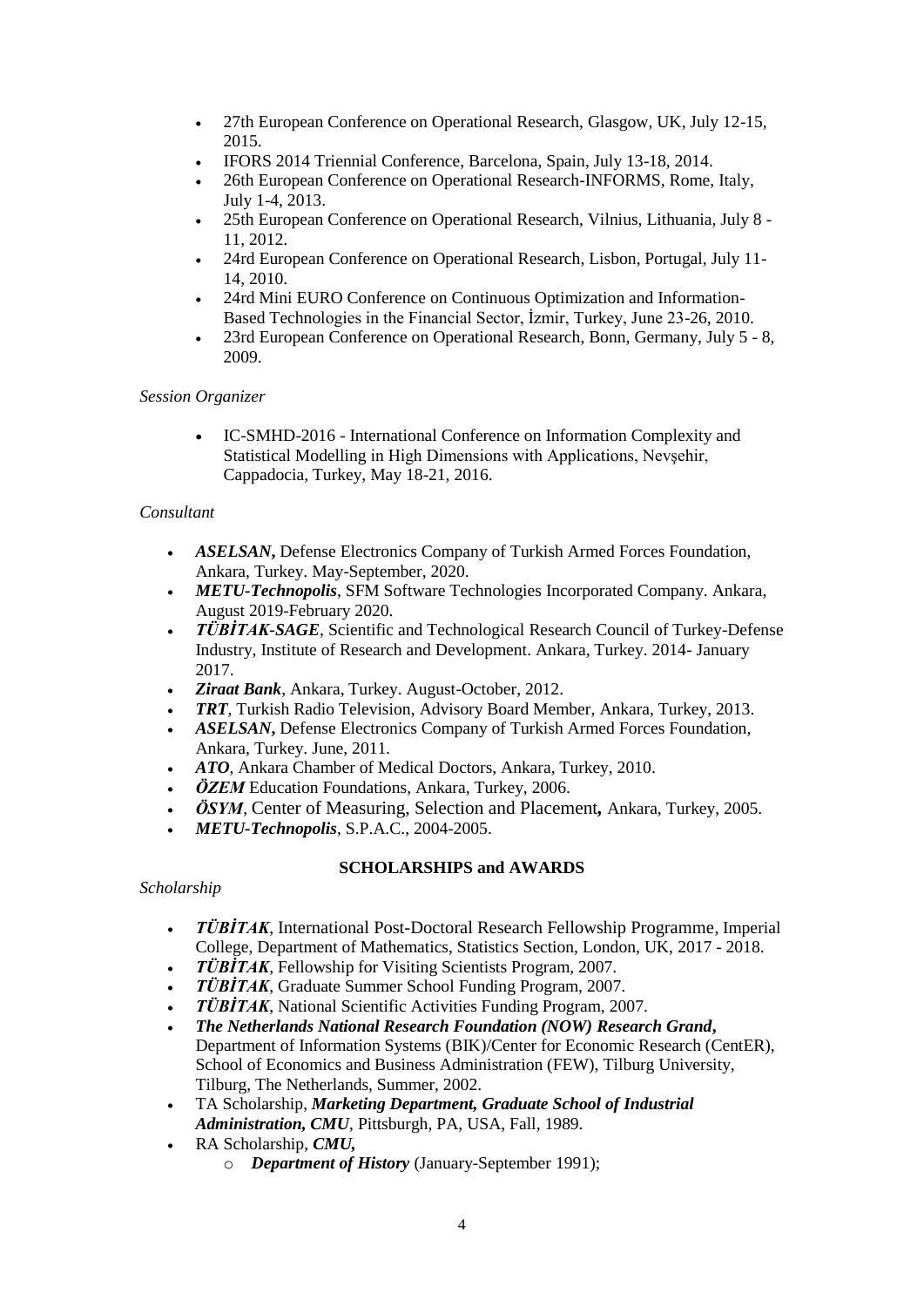- o *Marketing Department, Graduate School of Industrial Administration* (1990);
- o *Department of Statistics* (Summer, 1989).
- *Fulbright Doctoral Research Scholarship***,** CMU, Department of Statistics, Pittsburgh, PA, USA, 1988-1991.

*Awards* 

- *Best MSc Thesis Award Winner,* METU, Özmen, A., Principal Advisor: Prof. Dr. Gerhard W. Weber, **Co-advisor: Prof. Dr. İnci Batmaz**, 2012.
- *Visiting Lecturer***,** ERASMUS Program, Dortmund Technical University, Statistics Faculty, Germany, July 26-30, 2010.
- *Best MSc Thesis Award Winne***r,** METU, Yerlikaya, F., Principal Advisor: Prof. Dr. Gerhard W. Weber, **Co-advisor: Assoc. Prof. Dr. İnci Batmaz**, 2009.
- *Publication Award***,** METU, 2007, 2010, 2011, 2013, 2014, 2015, 2016.
- *Faculty Performance Award***,** METU, 2003-2005; 2005-2007; 2007-2009; 2009- 2011; 2011-2013; 2016-2017.
- *Publication Support Award***,** TÜBİTAK, 2000, 2002, 2003, 2007, 2015.
- *Research Project Reconciliation and Scholarship Reward***,** TÜBİTAK, Project Number: YDABÇAĞ-100Y059, 2001.

### **PUBLISHED PAPERS**

#### *2021*

Interviewer allocation through interview–reinterview nested design for response error estimation in sample surveys. Mahmut Fahmi, F., Ayhan, H.Ö., and İ. Batmaz. Statistics in Transition New Series: An International Journal of the Polish Statistical Association. January, 2021. June 2021 (2)2, pp. 67–93, DOI 10.21307/stattrans-2021- 017.

*2020*

Learning to rank by using multivariate adaptive regression splines and conic multivariate adaptive regression splines. Altınok, G., Karagöz, P., and Batmaz, İ. *Computational Intelligence*. 2021, 37, 371-408. PubDate: 2020-10-22T05:51:16- 07:00. DOI: 10.1111/coin.12413.

### *2019*

Association of Serum 25-Hydroxyvitamin D Concentrations with Sleep Phenotypes in a German Community Sample. Dogan, E., Willenberg, A., **Batmaz, İ.**, Enzenbach, C., Wirkner, K., Kohls, E.,Mergl, R., Thiery J., Kratzsch, J., Hegerl, U., and C. Sander. *PloS one*. 2019, 14(7), e0219318.

*2017*

A Data Mining Application to Deposit Pricing: Main Determinants and Prediction Models. **Batmaz, İ.,** Danışoğlu, S., Kartal-Koç, E., and C. Yazıcı. *Applied Soft Computing (for Business Analytics).* 2017, 60, 808-819.

*2016*

Has the climate been changing in Turkey? Regional climate change signals based on a comparative statistical analysis of two consecutive time periods, 1950-1980 and 1981-2010. Türkeş, M., Yozgatlıgil, **Batmaz, İ.**, C., İyigün, C., Kartal-Koç, E., Fahmi, F. and Aslan, S. *Climate Research*. 2016, 70, 77-93.

Dynamic Simulation Metamodeling Using MARS: A case of Radar. Bozağaç, D., **Batmaz, İ.**, and H. Oğuztüzün. *Mathematics and Computers in Simulation*. 2016, 124, 69-86.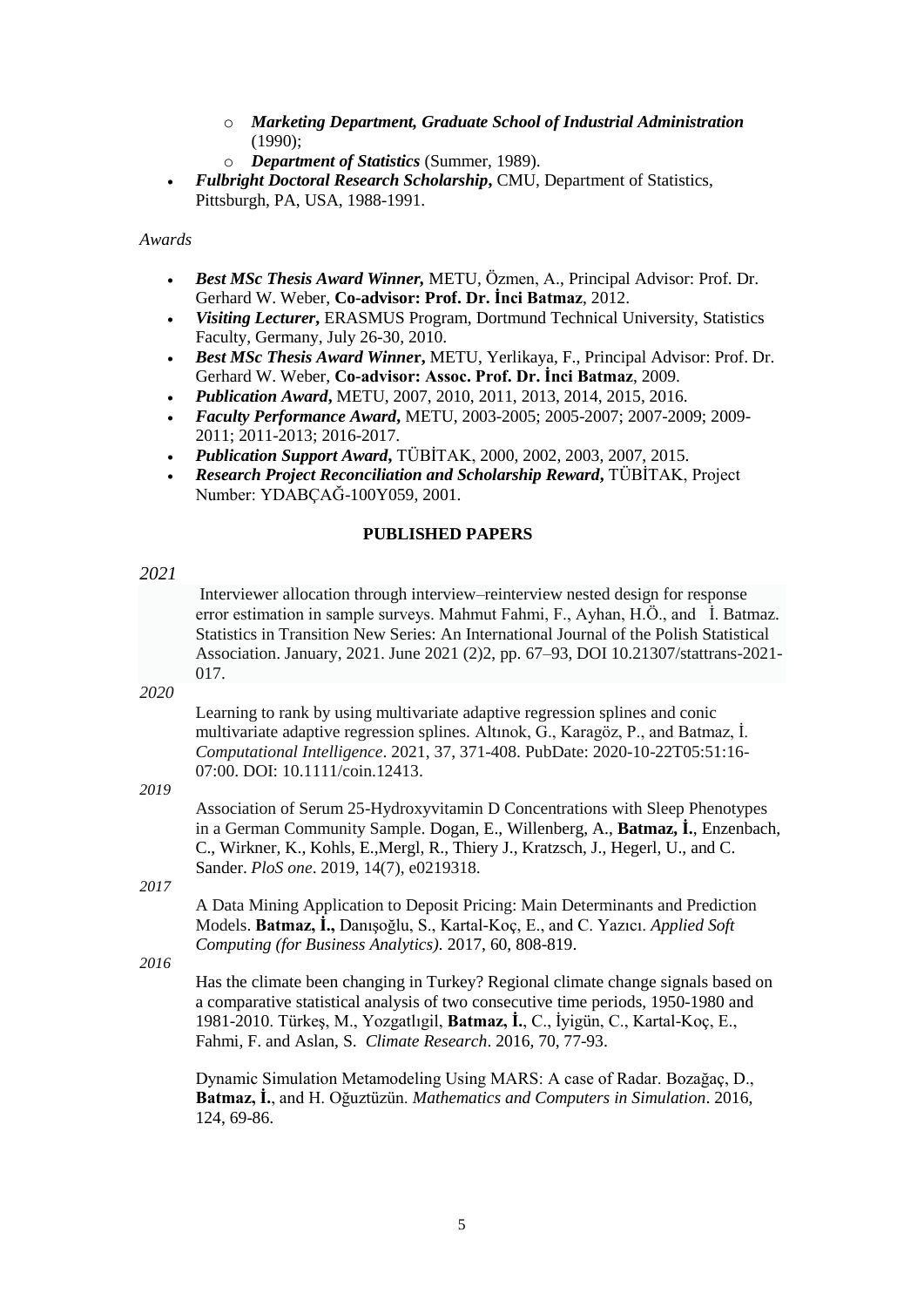A Computational Approach to Nonparametric Regression: Bootstrapping CMARS Method. Yazıcı, C., Yerlikaya-Özkurt, F. and **İ. Batmaz**. *Machine Learning*. 101(1- 2), 211-230.

*2014*

Efficient Adaptive Regression Spline Algorithms Based on Mapping Approach with a Case Study on Finance. Kartal-Koç, E., İyigün, C., **Batmaz, İ.** and G.-W. Weber. *Journal of Global Optimization*. 2014, 60, 103-120.

Precipitation Modeling by Polyhedral RCMARS and Comparison with MARS and CMARS. Özmen, A., **Batmaz, İ.**, and G.-W. Weber. *Environmental Modeling and Assessment*. 2014, 19, 425-435.

#### *2013*

Clustering Current Climate Regions of Turkey by Using a Multivariate Statistical Method. İyigün, C., Türkeş, M., **Batmaz, İ.**, Yozgatlıgil, C. Purutçuoğlu-Gazi, V., Kartal-Koç, E., and M.Z., Öztürk. *Theoretical and Applied Climatology*. 2013, 114 (1), 95-106.

The Effect of Inspection Error on Quality and Producer Losses: The Case of Nominal-the Best Type Quality Characteristic and Rework. Köksal, G., Taşeli, A., Dolgun, L.E., and **İ. Batmaz.** *European Journal of Industrial Engineering (EJIE)***.**  2013, 7 (4), 497-528.

Determining Treatability of Primary Teeth with Pulpal Exposure. Doğan, S., Durutürk, L., Orhan, A.I., and **İ. Batmaz**. *Journal of Clinical Pediatric Dentistry*. 2013, 37 (4), 345-350

*2012*

Comparison of Missing Value Imputation Methods for Turkish Meteorological Time Series Data. Aslan, S., Yozgatlıgil, C., İyigün, C., and **İ. Batmaz**. *Theoretical and Applied Climatology*. 2012, 112, 143–167.

A New Contribution to Nonparametric Regression with Multivariate Adaptive Regression Splines Supported by Continuous Optimization**.** Weber, G.-W., **Batmaz, İ.,** Köksal, G., Taylan, P., and F. Yerlikaya-Özkurt. *Inverse Problems in Science and Engineering***.** 2012, 20 (3), 371–400.

*2011*

A Review of Data Mining Applications for Quality Improvement in Manufacturing Industry. Köksal, G., **Batmaz, İ.**, and M.C. Testik. *Expert Systems with Applications*. 2011, 38 (10), 13448-13467.

Estimating the Neutral Real Interest Rate in an Emerging Market Economy. Öğünç, F., and **İ. Batmaz**. *Applied Economics*. 2011, 43 (6), 683 – 693.

RCMARS: Robustification of CMARS with Different Scenarios under Polyhedral Uncertainty Set. Özmen, A., Weber, G.-W., **Batmaz, İ.**, and Erik Kropat. *Communications in Nonlinear Science and Numerical Simulation (CNSNS): Nonlinear, Fractional and Complex*. 2011, 16, 4780-4787.

Performance Comparison of Missing Data Imputation Methods in Meteorological Time Series Using Correlation Dimension Analysis (in Turkish). Aslan, S., Yozgatlıgil, C., İyigün, C., **Batmaz, İ.,** and H. Tatlı. *Journal of Statistical Research.*  2011, 8 (2), 55-67.

*2015*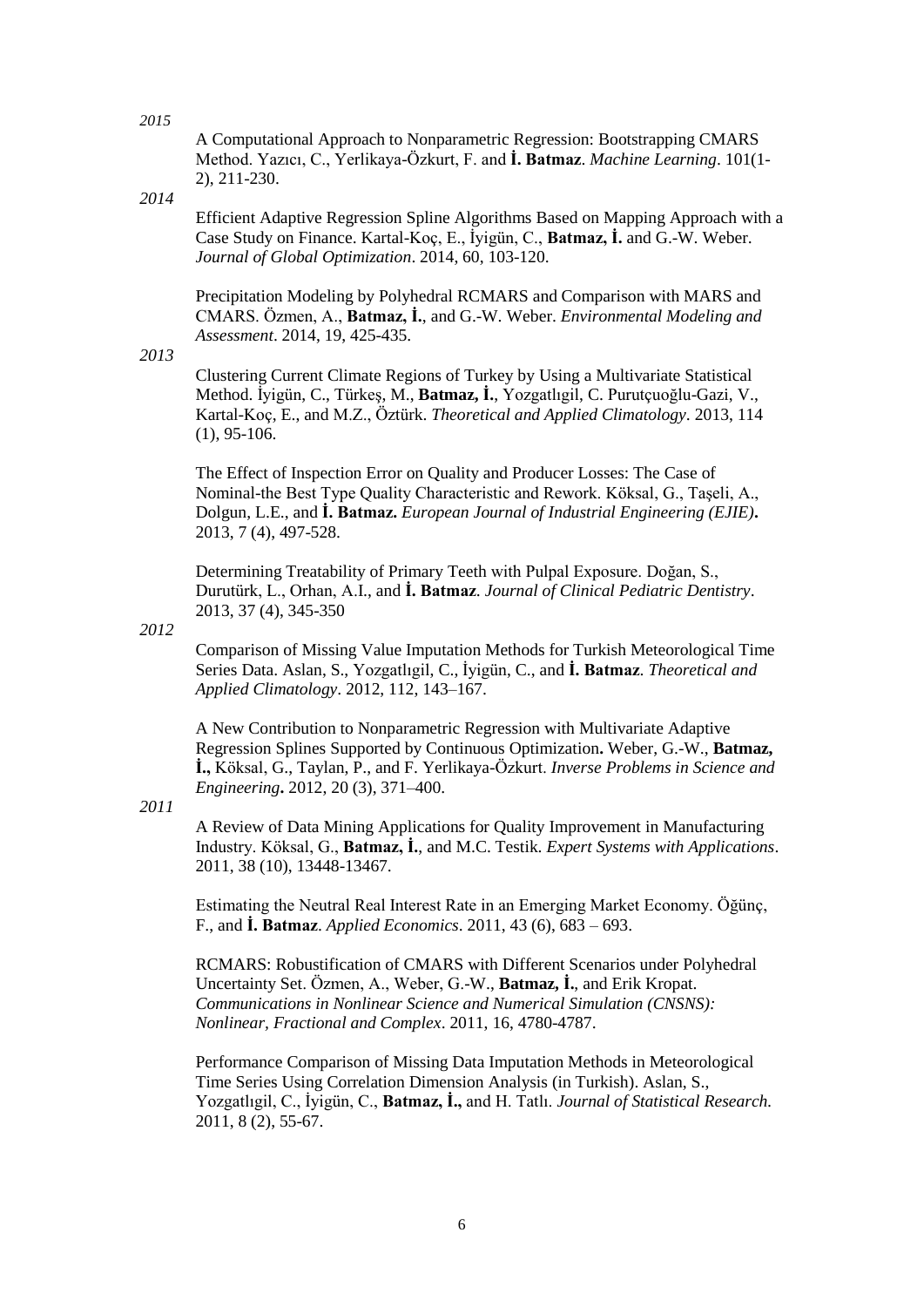Comparison of the Fluoride Recharge Profiles of Various Restorative Materials by Linear Regression Modeling. Can-Karabulut, D., **Batmaz, İ.,** Taştekin, M., and H. Solak. *Clinical Dentistry and Research***.** 2011, 35(3), 17-27.

Identifying Climate Regions of Turkey Using Hierarchical Clustering Method (in Turkish). Fahmi, F., Kartal-Koç, E., İyigün, C., Türkeş, M., Yozgatlıgil, C., Purutçuoğlu, V., **Batmaz, İ.,** and G. Köksal. *Journal of Statistical Research.* 2011, 8 (1), 13-25.

#### *2010*

Classification Models Based on Tanaka's Fuzzy Linear Regression Approach: The Case of Customer Satisfaction Modeling. Şikkeli, G., Köksal, G., **Batmaz, İ.**, and Ö. Türker-Bayrak. *Journal of Intelligent and Fuzzy Systems: Applications in Engineering and Technology***.** 2010, 21 (5), 341-351.

Use of Data Mining Techniques for Improving Quality in Manufacturing (in Turkish). Köksal, G., **Batmaz, İ.,** Testik, M.C., and F. Güntürkün. *Verimlilik Dergisi.* 2010, 2, 47-65.

#### *2005-2009*

Adhesion to Primary and Permanent Dentin and a Simple Model Approach. Can-Karabulut, D.C., Öz, F.T., Karabulut, B.**, Batmaz, İ.,** and Ö. İlk. *European Journal of Dentistry*. 2009, 3, 32-41.

Linear Regression Modeling to Compare Fluoride Release Profiles of Various Restorative Materials. Can-Karabulut, D., **Batmaz, İ.,** Solak, H., and M. Taştekin. *Dental Materials*. 2007, 23, 1057-1065.

Modeling and Analysis of Qualitative and Quantitative Variables Jointly (in Turkish). **Batmaz, İ***. Altı Sigma Forum*. 2005, 2, 55-58.

#### 2000-2004

Validations of Assumptions and Remedial Measures in Regression Analysis (in Turkish). **Batmaz, İ.** *Altı Sigma Forum*. 2004, 1, 64-66.

Small Response Surface Designs for Metamodel Estimation. **Batmaz, İ.,** and S. Tunalı. *European Journal of Operational Research*. 2003, 145, 455-470.

A Metamodeling Methodology Involving both Quantitative and Qualitative Variables. Tunalı, S., and **İ. Batmaz***. European Journal of Operational Research***.** 2003, 150, 437-450.

An Automatic User Input Analyzer for Simulation (in Turkish). Tanıl, H., and **İ. Batmaz**. *Journal of Statistical Research*. 2003, 2 (3), 31-47.

Second-Order Experimental Designs for Simulation Metamodeling. **Batmaz, İ**., and S. Tunalı. *Transactions of the Society for Computer Simulation***.** 2002, 78, 699-715.

Dealing with the Least Squares Regression Assumptions in Simulation Metamodeling. Tunalı, S., and **İ. Batmaz**. *Computers and Industrial Engineering, an International Journal*. 2000, 38, 307-320.

# *2021*

## **BOOKS and CHAPTERS in BOOKS**

 Data Mining Approaches to Meteorological Data: A Review of NINLIL Research Group Studies. İ. **Batmaz**. In: *Data Mining Applications in OR.* V. Purutçuoğlu and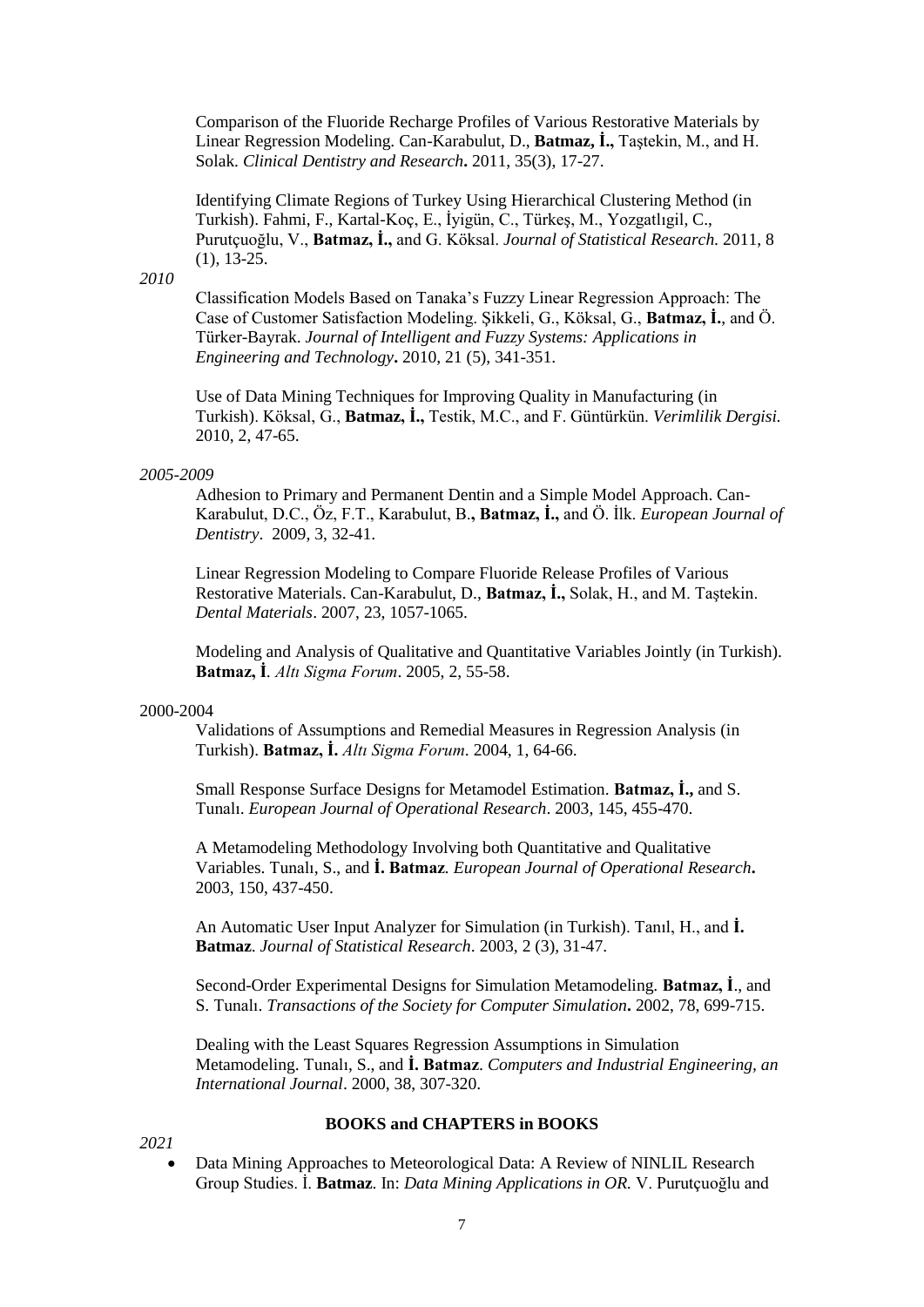G. W. Weber (Eds.)*.* CRC Press| Taylor & Francis Group. June 2021 (accepted for publication).

*2014-2018*

- A Categorical Principal Component Regression on Computer Assisted Instruction in Probability Domain. Kapucu, T., İlk, Ö., and İ. **Batmaz**. *Trend and Perspectives in Linear Statistical Inference (Proceedings of LINSTAT'16).* Springer, 2018.
- A Review and New Contribution on Conic Multivariate Regression Splines (CMARS): A Powerful Tool for Predictive Data Mining. Yerlikaya-Özkurt, F., **Batmaz, İ.,** and G.-W. Weber. In: *Modeling, Dynamics, Optimization and Bioeconomics* I. D. Zilberman and A. A. Pinto (Eds.). Switzerland: Springer, 2014, 37, 695-722.

# *2011-2012*

- Robust Regression Metamodeling of Complex Systems: The Case of Solid Rocket Motor Performance Metamodeling. Kartal-Koç, E., Batmaz, İ., and G.-W. Weber In: *Advances in Intelligent Modelling and Simulation: Simulation Tools and Applications.* A. Byrski, Z. Oplatkova, M. Carvalho, M. Kisiel-Dorohinicki, Series Editor: Prof. J. Kacprzyk (Eds.). Volume 416/2012. Berlin, Heilderberg: Springer Verlag, 2012, 221-251.
- Determining the Climate Zones of Turkey by Center-Based Clustering Methods. Fahmi, F., Kartal, E., İyigün, C., Türkeş, M., Yozgatlıgil, C., Purutçuoğlu, V., **Batmaz, İ**., and G. Köksal. In: *Nonlinear and Complex Dynamics: Applications in Physical, Biological and Financial Systems*. J.A. Tenreiro Machado, Baleanu, D. and A.C.J. Luo (Eds.). New York: Springer, 2011, 171-178.
- Overview of Knowledge Discovery in Databases Process and Data Mining for Surveillance Technologies and EWS. **Batmaz, İ**., and G. Köksal. In: *Surveillance Technologies and Early Warning Systems: Data Mining Applications for Risk Detection*. A.S. Koyuncugil and N. Özgülbaş (Eds.). Hershey, PA: IGI Global Publisher (Idea Group Publisher), 2011, 1-30.

## *2005-2009*

- Recent Advances in Statistics. (Eds.) Ayhan, H.Ö., and **İ. Batmaz**. Ankara: Turkish Statistics Institute (TÜİK) Press, 2007. ISBN: 978-975-01606-0-8.
- Introduction. **Batmaz, İ.,** and H.Ö. Ayhan, In: *Recent Advances in Statistics.* H.Ö. Ayhan, and **İ. Batmaz** (Eds.). Ankara: Turkish Statistics Institute (TÜİK) Press, 2007, 1-3.
- Data Mining Applications on Manufacturing Data: A Casting Quality Improvement Case. **Batmaz, İ.** In *Recent Advances in Statistics*. H.Ö. Ayhan and **İ. Batmaz** (Eds.). Ankara: Turkish Statistics Institute (TÜİK) Press, 2007, 197-206.

## *Before 2000*

 A Comparative Study of Parameter Estimation Methods for the Logistic Distribution. **Batmaz, İ.** In: *The Frontiers of Statistical Computation, Simulation and Modeling*. P. R. Nelson (Ed.). Ohio, Columbus: American Sciences Press, Inc. (Gale Group Inc.), 1991, 289-298.

## **WORK IN PROGRESS**

*Under Review*

StreamMARS: A Streaming Multivariate Adaptive Regression Splines Algorithm. **Batmaz, İ.**, and N. Adams. Submitted to *Computational Statistics*.

A Computational Approach to Detect Inhomogeneities in Time Series Data. Yazıcı, C., Yozgatlıgil, C., and **İ. Batmaz**. Submitted to *Computational Statistics*.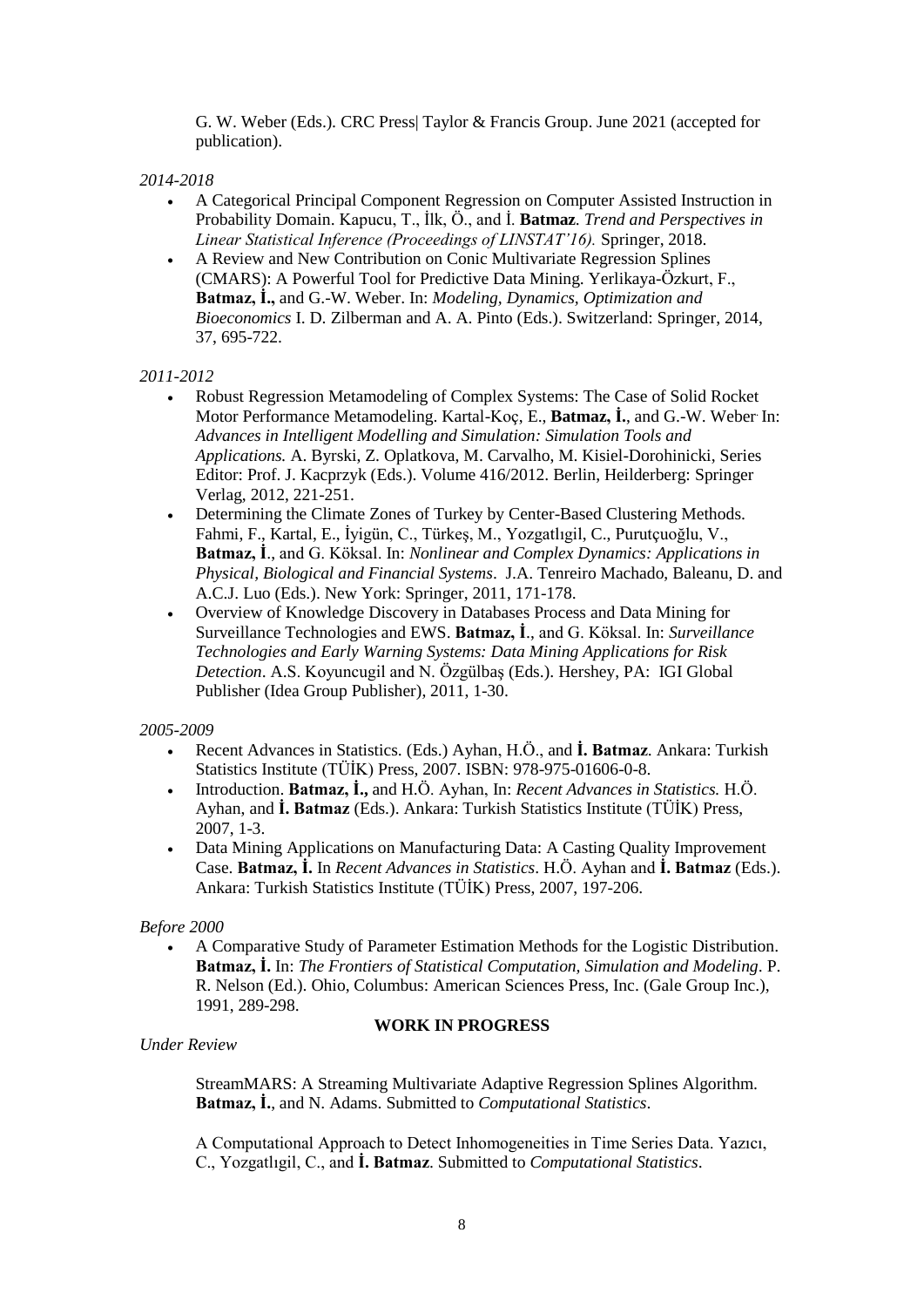CMARS: A Predictive Data Mining Package in R. Yerlikaya-Özkurt, F., Yazıcı, C. and İ. Batmaz. Submitted to *Journal of Statistical Computation and Simulation*.

A Comparative Study on Computational In-painting Methods. **Batmaz, İ.**, Ulusoy, İ, and C. Kurt. *Journal of Mathematical Imaging and Vision.*

A Computer Assisted Instructional Material in Probability Domain. Kapucu, T., **Batmaz, İ.,** and Ö. İlk. Submitted to *Education and Information Technology.*

Statistical modeling of fluoride release profiles of various dental restorative materials in three buffer solutions. Oruç, A. B., and **İ. Batmaz**. Submitted to *Advanced Functional Materials.*

*In Preparation*

Response Variance Estimation in Personal Interview Surveys with Several Interviewer Allocation Schemes. **Batmaz, İ.**, Mahmut-Fahmi, F., and H. Ö. Ayhan.

Proxy Model Replacement for an Atomic Model in DEVS-based Simulation. Bozağaç, D., Oğuztüzün, H. and **İ. Batmaz**.

Ensemble Clustering of Turkish Meteorological Data. Yetere-Kurşun, A., **Batmaz, İ.** and C. İyigün.

*2017*

### **PAPERS PUBLISHED in PROCEEDINGS**

A Comparative Study on Learning to Rank with Computational Methods. **Batmaz, İ**., Karagöz, P. and G. Serdar. *2017 IEEE International Conference on Big Data (IEEE Big Data 2017).* Boston, USA. Memory Stick.

*2015*

Response Variance Estimation in Personal Interview Surveys with Several Interviewer Allocation Schemes. **Batmaz, İ.** and F. Mahmut Fahmi. *Proceedings of 60th World Statistics Congress-ISI 2015*. Rio de Janeiro, Brazil, 26-31 July, 2015, 0- 5.

A Bootstrap Application on the Standard Normal Homogeneity Test (SNHT) when there is not Highly Correlated Reference Series. Yazıcı, C., **Batmaz. İ.** and C. Yozgatlıgil. *Proceedings of 60th World Statistics Congress-ISI 2015*. Rio de Janeiro, Brazil, 26-31 July, 2015, 3597-3602.

*2014*

Consensus Clustering of Time Series Data, Yetere-Kurşun, A. İyigün, C., and **İ. Batmaz**. *Proceedings of COMPSTAT 2014: 21st International Conference on Computational Statistics and 5th IASC World Conference*. Geneva, Switzerland, August 19-22, 2014. 665-672.

*2012*

Seasonal Variation of Turkey: A Consensus Clustering Approach. Yetere-Kurşun, A., İyigün, C., Yozgatlıgil, C., and **İ. Batmaz**. *FLINS 2012: 10th International FLINS Conference on Uncertainty Modeling in Knowledge Engineering and Decision Making*. İstanbul Technical University, Maçka Campus, İstanbul, Turkey. 26-29 August, 2012. CDROM.

*2011*

Studying the Effect of Climate Change on Turkey by Clustering Methods (in Turkish). Fahmi, F., Kartal, E., İyigün, C., Yozgatlıgil, C., Çınar, İ., Aslan, S., Öztürk, M.Z., Türkeş, M., and **İ. Batmaz**. *Geography Conference with International Participation.* İstanbul, Turkey. 7-10 September, 2011. CDROM.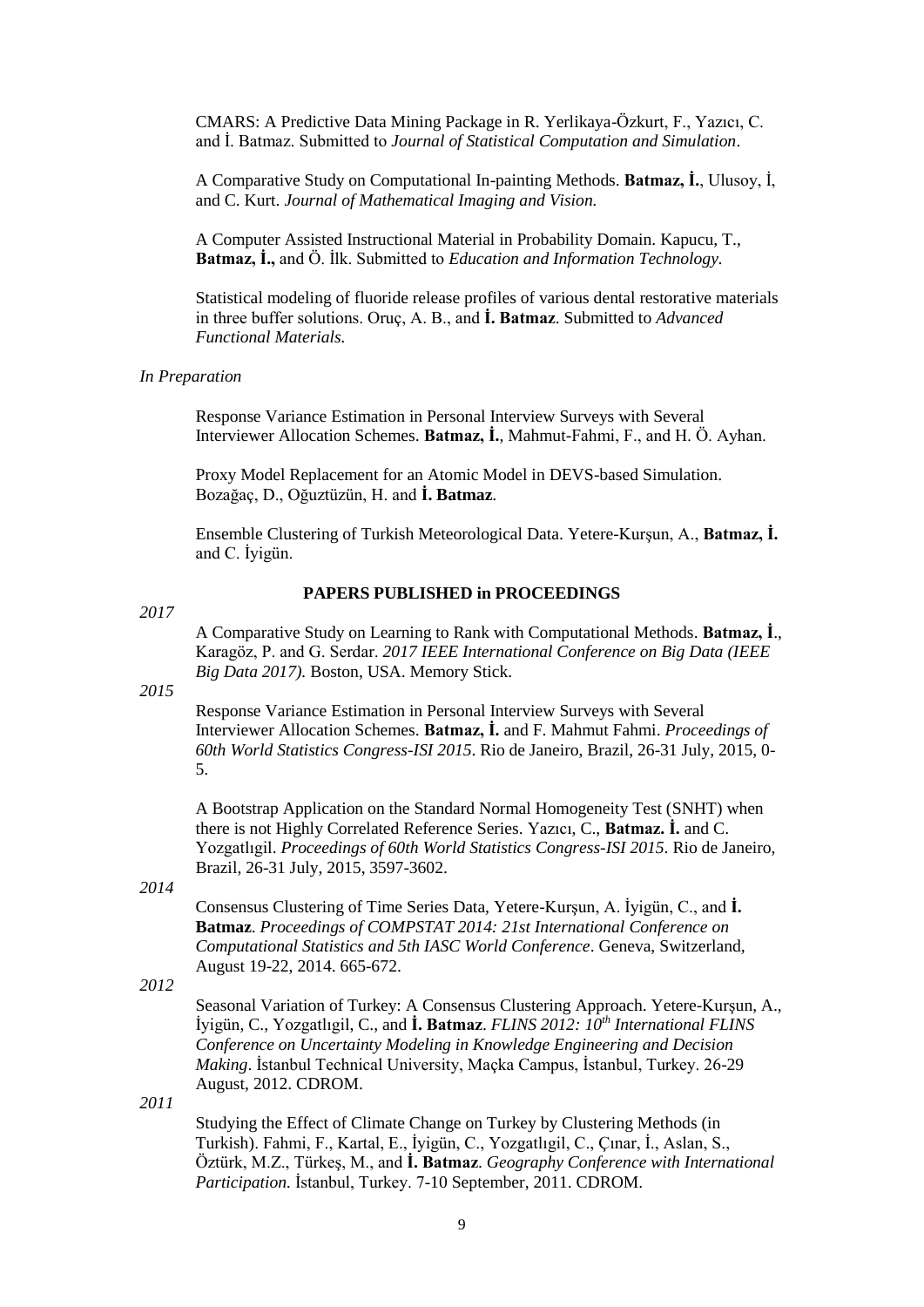Validity of Homogeneity Tests for Meteorological Time Series Data: A Simulation Study. Yozgatlıgil, C., Purutçuoğlu, V., Yazıcı, C., and **İ. Batmaz**. *58th ISI World Statistics Congress.* Dublin, Ireland. August, 2011. Memory Stick. [\(http://isi2011.congressplanner.eu/\)](http://isi2011.congressplanner.eu/)

RCMARS – Robust CMARS Method and a Numerical Application (in Turkish). Özmen, A., Weber, G.-W., and **İ. Batmaz***. 7. Statistics Days Symposium (İGS'7 2011) Bildiriler Tam Metinler Kitabı.* Ankara, Turkey. June 28-30, 2011, 102-110.

*2010*

A Comprehensive Comparison of Data Mining Methods used for Classification and Prediction in Manufacturing (in Turkish). **Batmaz, İ.**, Köksal, G., Karasakal, E., and Z. Anaklı. *10. Symposium of Production Research.* Girne, Cyprus. September 16-18, 2010, 167-173.

The New Robust CMARS (RCMARS) Method. Özmen, A., Weber, G-W., and **İ. Batmaz**. *Proceedings of 24th MEC-EurOPT 2010 - Continuous Optimization and Information-Based Technologies in the Financial Sector.* İzmir, Turkey. June 23-26, 2010, 362-368.

Evaluating the CMARS Performance for Modeling Nonlinearities. **Batmaz, İ.**, Yerlikaya-Özkurt, F., Kartal-Koç, E., Köksal, G., and Weber, G.-W. *Global Conference on Power Control and Optimization PCO 2010*. Queensland, Australia. February 2-4, 2010. ISBN: 978-983-44483-1-8. CDROM. Also in *AIP Conference Proceedings*, Volume 1239, Power Control and Optimization: Proceedings of the 3rd Global Conference on Power Control and Optimization, Gold Coast (Australia), 2-4 February 2010, ISBN: 978-0-7354-0785-5 (AIP: American Institute of Physics), 351- 357.

*2009*

Classification Models Based on Tanaka's Fuzzy Linear Regression Approach: The Case of Customer Satisfaction Modeling. Özer, G., Köksal, G., **Batmaz, İ.**, Türker-Bayrak, Ö., Kılıç, T., and E. Kartal-Koç*. Proceedings of 1st International Fuzzy Systems Symposium*. Ankara, Turkey. October 1-2, 2009, 233-240.

Modeling Quality of a Casting Process Using Fuzzy Regression Method (in Turkish). Türker-Bayrak, Ö., Köksal, G., **Batmaz, İ.**, Kılıç, T., Özer, G., and E. Kartal-Koç. *YA/EM'09: 29th National Congress of Operations Research and Industrial Engineering.* Ankara, Turkey. June 22-24, 2009, 138. ISBN: 978-975-6090-45-9. CDROM.

Modeling Nonlinear Data Structure Using CMARS (in Turkish). Yerlikaya-Özkurt, F., **Batmaz, İ.,** Taylan, P., Köksal, G., and G.-W. Weber. *YA/EM'09: 29th National Congress of Operations Research and Industrial Engineering.* Ankara, Turkey. June 22-24, 2009, 94. ISBN: 978-975-6090-45-9. CDROM.

*2008*

Developing a Classification Model for Customer Satisfaction with a Driver's Seat: A Comparative Case Study. Köksal, G., **Batmaz, İ.,** and E. Kartal-Koç. *Proceedings of the 6th International Symposium on Intelligent and Manufacturing Systems*. Sakarya, Turkey. October 14-17, 2008, 520-530.

Tikhonov Regulations in MARS and Multicriteria Optimization (in Turkish). Yerlikaya, F., Weber, G.-W., Taylan, P., **Batmaz, İ.,** and G. Köksal. *YA/EM'08: 28th National Congress of Operations Research and Industrial Engineering.* İstanbul, Turkey. June 30 – July 2, 2008, 71. CDROM.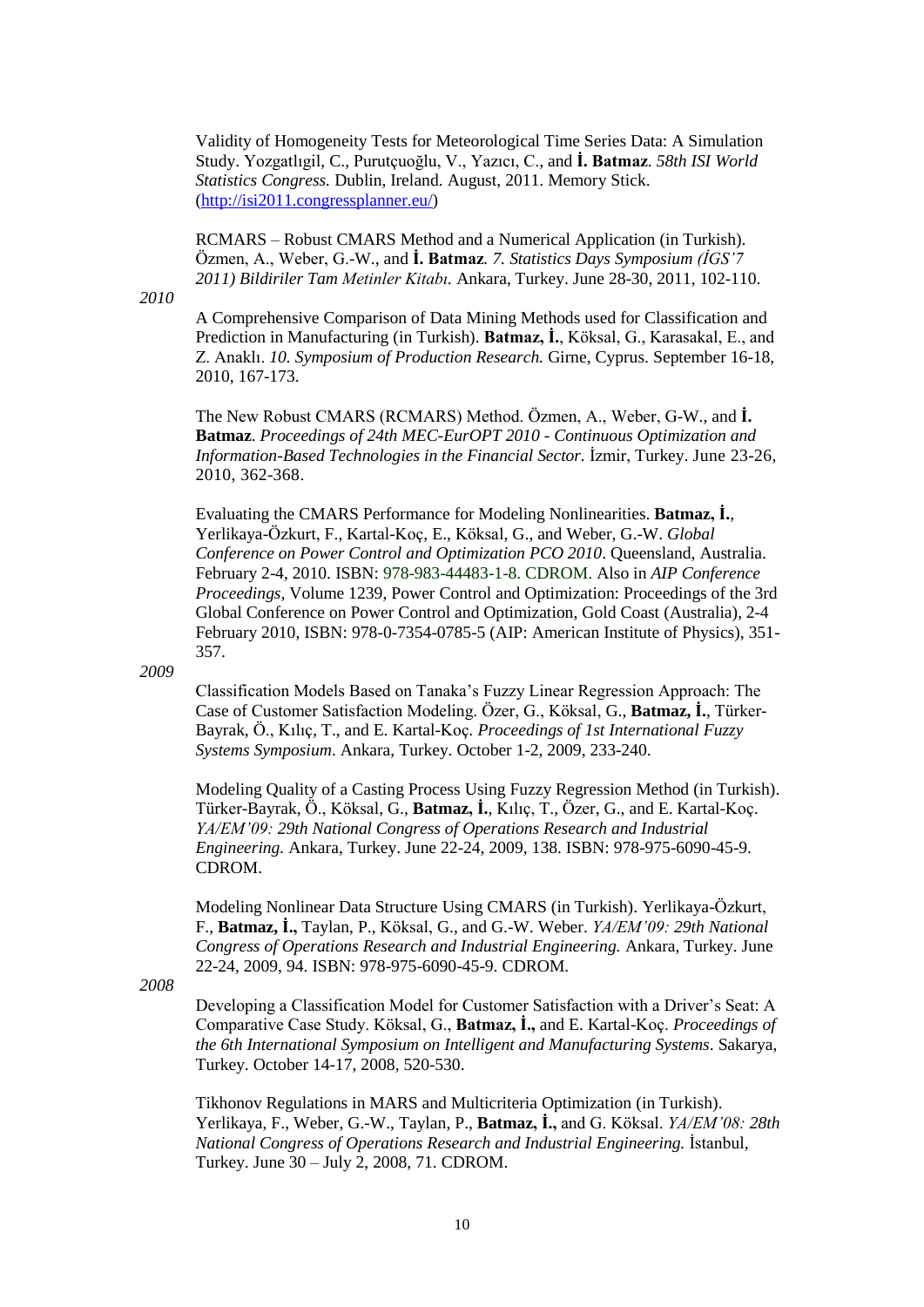#### *2006*

Defect Cause Modeling with Decision Tree and Regression Analysis. Bakır, B., **Batmaz, İ.,** İpekçi, İ.A., Köksal, G., and N.E. Özdemirel. *Enformatika: Proceedings of XVII. International Conference on Computer and Information Science and Engineering*. Cairo, Egypt. December, 2006, 266-269.

## *1992*

Rule-Based Expert System for Designing Best Factorial Experiment (in Turkish). **Batmaz, İ.** *Research Symposium'92*. November, 1992. State Statistics Institute **(**DİE), Ankara, Turkey.

Designing User Interface for Intelligent Statistical Software. **Batmaz, İ.** *NATO/ARW on Natural Dialogue and Interactive Student Modeling*. Varenna, Italy. October, 1992, 26-37.

*1991*

An Intelligent System for Designing and Analyzing Factorial Experiments (in Turkish). **Batmaz, İ***. Research Symposium'91*. State Statistics Institute **(**DİE), Ankara, Turkey. November, 1991.

The Use of PROLOG in Constraint Satisfaction Problems. Orhun, E., Tunalı, S., and **İ. Batmaz.** *Proceedings of the Second International Symposium on Computer and Information Sciences.* İstanbul, Turkey. October, 1987, 355-365.

### *2019*

## **PAPERS PUBLISHED in ABSTRACT BOOKS**

StreamMARS: A Streaming Multivariate Adaptive Regression Splines Algorithm. **Batmaz İ.,** and N.M. Adams. *12th International Conference of the ERCIM WG on Computational and Methodological Statistics (CMStatistics 2019)*. London, UK, 14- 16 December, 2019. CDROM.

#### *2018*

Input variable selection for hydrological predictions in ungauged catchments: with or without clustering? Doğulu, N., Kentel, E., and **İ. Batmaz**. *EGU 2018: European Geosciences Union General Assembly.* Vienna, Austria, 8-13 April, 2018. CDROM.

Clustering approaches for analysing similarity in ungauged catchments: input variable selection for hydrological predictions. Doğulu, N., Kentel, E., and **İ. Batmaz**. *EGU 2018: European Geosciences Union General Assembly.* Vienna, Austria, 8-13 April, 2018. CDROM.

*2017*

Application of Bootstrap to Likelihood Ratio Test to Detect Multiple Change Points in Small Time Series Data. Yazici, C., Yozgatligil, C. and **İ. Batmaz***. IFORS'2017: 21st of Federation of Operations Research Societies.* Quebec, Canada, July 17-21, 2017, 14.

*2016*

Detection performance of likelihood ratio test for change-points based on bootstrap for AR(1) models. Yazici, C., Yozgatligil, C. and **İ. Batmaz**. *COMPSTAT 2016: 22nd International Conference on Computational Statistics*, Oviedo, Spain, August 23-26, 2016, 20.

The Effect of Computer Assisted Instruction on Eight Grade Students' Permutation-Combination-Probability Achievement and Attitudes Towards Computer Assisted Learning. Kapucu, T., İlk Dağ, Ö. and **İ. Batmaz**. *Linstat'16: International Conference on Trends and Perspectives in Linear Statistical Inference*, İstanbul Tukey, 22-25 August, 2016.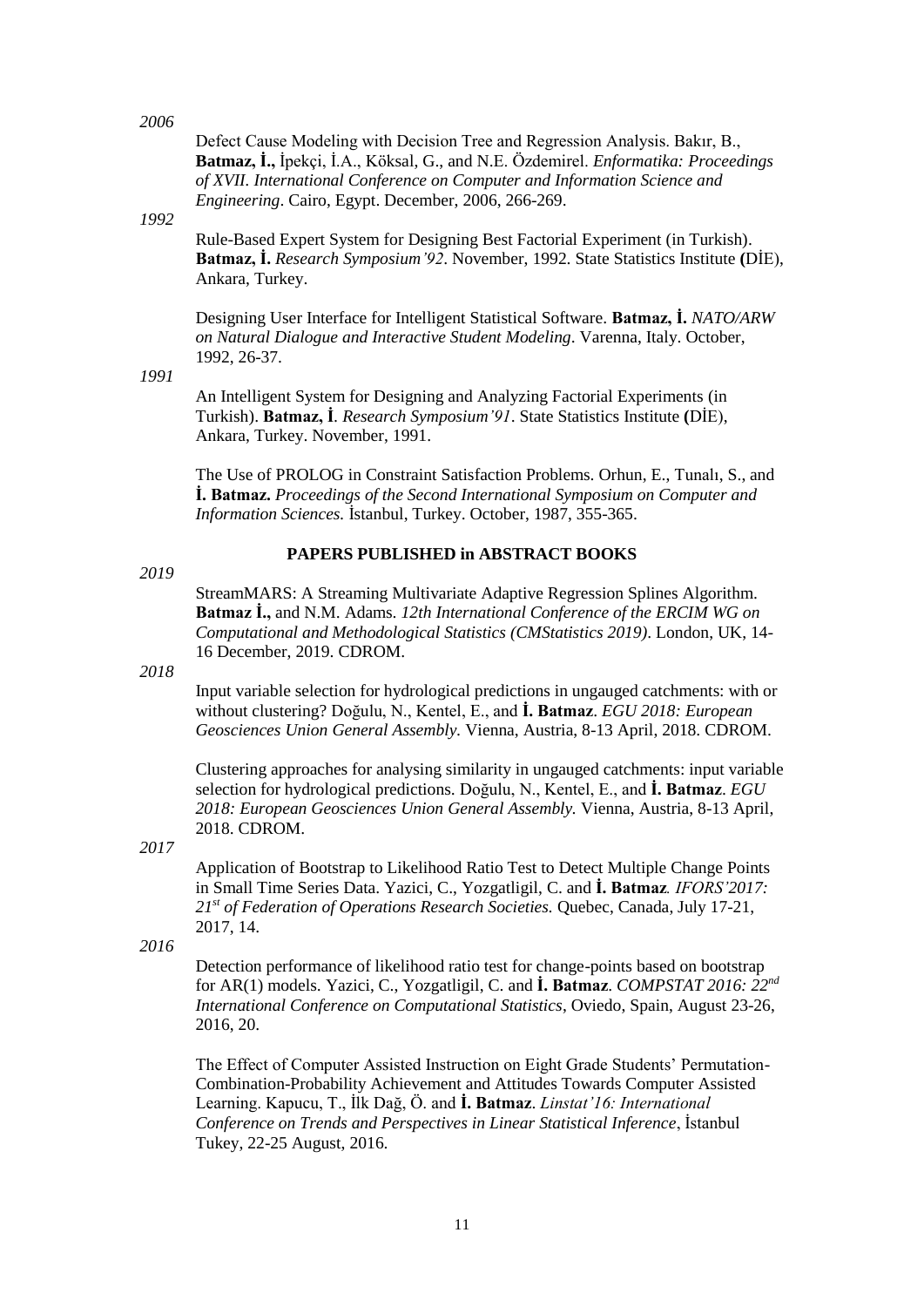Image In-Painting - A Comparative Study with Related Techniques. Kurt, C., Ulusoy, İ. and **İ. Batmaz**. *IC-SMHD-2016 - International Conference on Information Complexity and Statistical Modeling in High Dimensions with Applications*, Nevşehir, Cappadocia, Turkey, May 18-21, 2016. –

Learning to Rank on Web Data by Using Multivariate Adaptive Regression Splines Technique. Serdar, G., Karagöz, P. and **İ. Batmaz**. *IC-SMHD-2016 - International Conference on Information Complexity and Statistical Modelling in High Dimensions with Applications*, Nevşehir, Cappadocia, Turkey, May 18-21, 2016.

Statistical Modeling in High Dimensions with Applications Modeling of Precipitation Amount of Turkey by Multivariate Adaptive Regression Splines. Mansyrov, R., Yazıcı, C., Yozgatlıgil, C. and **İ. Batmaz**. *IC-SMHD-2016 - International Conference on Information Complexity and Statistical Modelling in High Dimensions with Applications*, Nevşehir, Cappadocia, Turkey, May 18-21, 2016.

*2015*

Developing Absence-Presence Models of Precipitation Data for Certain Regions of Turkey by Hidden Markov Models (in Turkish). Yaman N., Yozgatlıgil, C. and **İ. Batmaz**. *YAEM: 35th National Congress of Operations Research and Industrial Engineering*, Ankara, Turkey, September 9-11, 2015.

Modeling Precipitation Amounts for Certain Regions of Turkey by Hidden Markov Models (in Turkish). Yozgatlıgil, C., **Batmaz, İ.** and N. Yaman. *YAEM: 35th National Congress of Operations Research and Industrial Engineering*, Ankara, Turkey, September 9-11, 2015.

Determining Different Regimes Using Nonlinear Time Series with a Threshold Value Model: An Application on Turkey Precipitation Data (in Turkish). Aslan, S., Yozgatlıgil, C., İyigün, C. and **İ. Batmaz**. *YAEM: 35th National Congress of Operations Research and Industrial Engineering*, Ankara, Turkey, September 9-11, 2015.

The Precipitation Modeling of Aegean Region of Turkey with Multivariate Adaptive Regression Splines and Time Series Regression. Yazıcı, C., **Batmaz, İ.** and C. Yozgatlıgil. *27th European Conference on Operational Research*. Glasgow, UK, 12- 15 July, 2015.

Modeling Daily Occurrence of Precipitation for Certain Regions of Turkey Using Hidden Markov Models (HMMs). **Batmaz, İ.**, Yaman, N. and C. Yozgatlıgil. *27th European Conference on Operational Research*. Glasgow, UK, 12-15 July.

*2014*

Precipitation Prediction by Hidden Markov Models. **Batmaz, İ.**, Sivrikaya, N., Yazıcı, C., and C. Yozgatlıgil*. IFORS 2014: 20th Conference of the International Federation of Operational Research Societies***.** Barcelona, Spain, 13-18 July, 2014.

*2013*

Investigating the Performance of Bootstrapping Conic MARS (BCMARS) Method for Large Datasets. **Batmaz, İ.**, and C. Yazıcı. *ENBIS 13: European Network for Business and Industrial Statistics*. Ankara, Turkey, 15-19 September, 2013. (online)

Modeling the Extreme Precipitation Data: Case Study from Turkey. Aksoy, B., Purutçuoğlu, V., **Batmaz, İ.**, and C. Yozgatlıgil. *26th European Conference on Operational Research-INFORMS*. Rome, Italy. July 1-4, 2013, 221.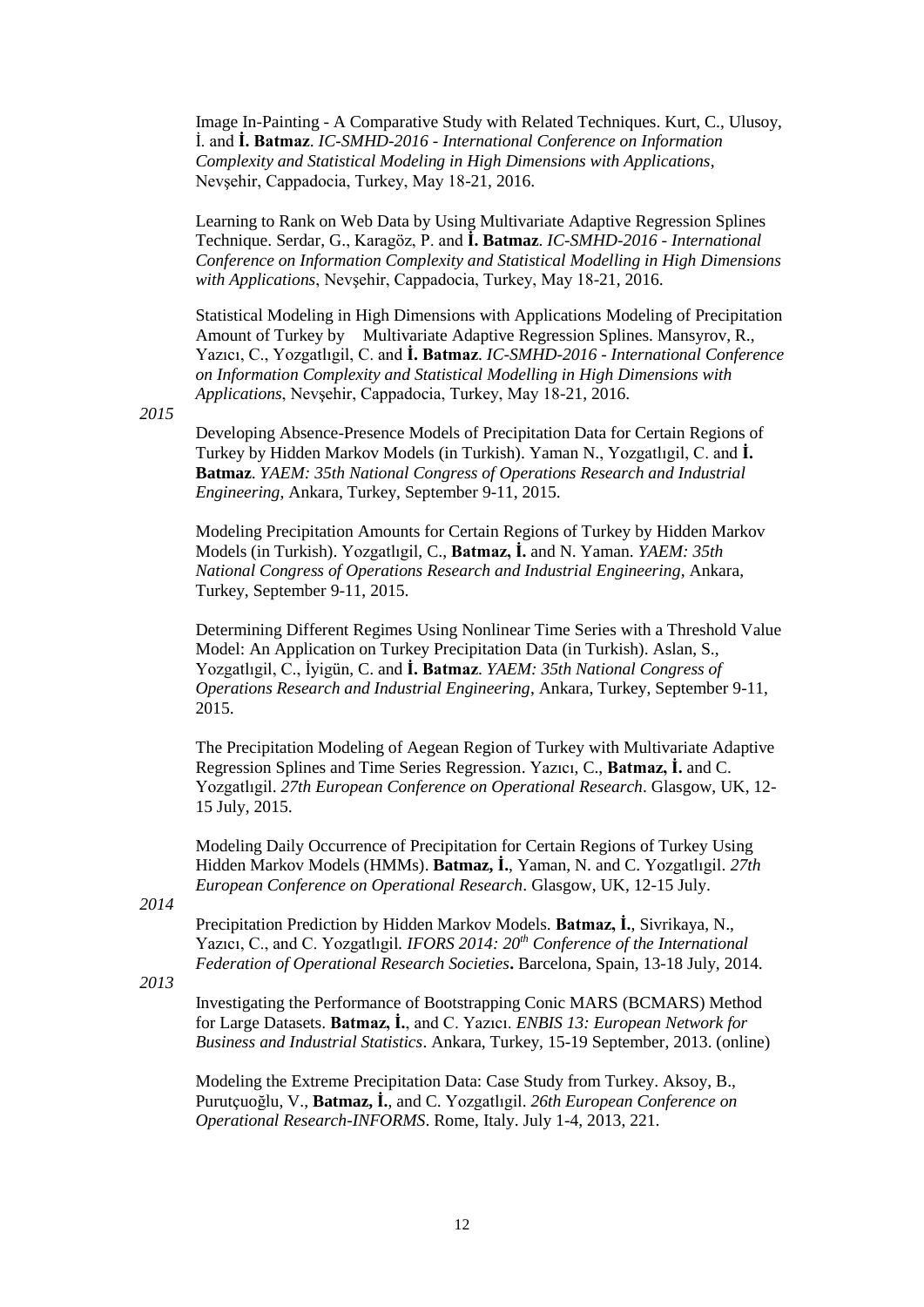Comparison of Parametric and Nonparametric Statistical Models for Predicting Interest Rate. **Batmaz, İ.**, Kartal Koç, E., and C.Yazıcı. *26th European Conference on Operational Research-INFORMS*. Rome, Italy. July 1-4, 2013, 123.

Short - Term Electricity Load Forecasting via Nonparametric Prediction Methods. Ergin, E., Arat, M.M., İyigun, C., and **İ. Batmaz**. *26th European Conference on Operational Research-INFORMS*. Rome, Italy. July 1-4, 2013, 123.

A New Knot Selection Approach for Adaptive Regression Splines Based on a Nonlinear Mapping. İyigun, C., Kartal Koç, E., and **İ. Batmaz** *26th European Conference on Operational Research-INFORMS*. Rome, Italy. July 1-4, 2013, 354.

*2012*

Developing Precipitation Models for Continental Central Anatolia, Turkey. Aykan, F., Kartal-Koç, E., Yozgatlıgil, C., İyigün, C., Purutçuoğlu-Gazi, V., and **İ. Batmaz.**  *25th European Conference on Operational Research*. Vilnius, Lithuania. 8-11 July, 2012, 208.

Detection of Seasonal Changes in Climate Data by Comparative Analysis: A case Study for Turkey. Akay, T., Fahmi, F., Kartal-Koç, E., Purutçuoğlu-Gazi, V., İyigün, C., Yozgatlıgil, C., and **İ. Batmaz.** *25th European Conference on Operational Research*. Vilnius, Lithuania. 8-11 July, 2012, 208.

Reconstructing the Forward Step of CMARS by a Mapping Approach. Kartal-Koç, E., İyigun, C., **Batmaz, İ.,** and G.-W. Weber. *25th European Conference on Operational Research*. Vilnius, Lithuania. July 8-11, 2012, 234.

Developing precipitation models for continental central Anatolia, Turkey. Aykan, F., Kartal-Koç, E., Yozgatlıgil, C., İyigün, C., Purutçuoğlu, V., **İ. Batmaz**. *25th European Conference on Operations Research*. Vilnius, Lithuania. July 8-11 July, 2012, 204.

*2011*

A Computational Approach to Nonparametric Regression: Bootstrapping the CMARS Method, **Batmaz, İ.**, Yerlikaya-Özkurt, F., and Yazıcı, C., *ERCIM'11: 4th International Conference of the ERCIM Working Group on Computing and Statistics*. London, UK. December 17-19, 2011, 115.

New Software for Predictive Data Mining: The Conic Multivariate Adaptive Regression Splines (CMARS) Algorithm. Yazıcı, C., Yerlikaya-Özkurt, F., and **İ. Batmaz, İ.** *ERCIM'11:4th International Conference of the ERCIM Working Group on Computing and Statistics*. London, UK. December 17-19, 2011, 115.

Analysis of Extreme Precipitation Events in Turkey. Asar, Ö., Yozgatlıgil, C., Kartal, E., and **İ. Batmaz.** *7. International Statistics Congress (ISKON)*. Antalya, Turkey. April 28 – May 1, 2011, 164-165.

Homogeneity Analysis for Dependent Climate Data. Yazıcı, C., Purutçuoğlu, V., Yozgatlıgil, C., **Batmaz, İ.,** and K. Bayramoğlu. *7. International Statistics Congress (ISKON)*. Antalya, Turkey. April 28 – May 1, 2011, 194-195.

*2010*

Comparison of Missing Value Imputation Methods for Turkish Monthly Total Precipitation Data. Aslan, S., Yozgatlıgil, C., İyigün, C., **Batmaz, İ.,** Türkeş, M., and H. Tatlı. *9 th International Conference Computer Data Analysis and Modeling: Complex Stochastic Data and Systems.* Minsk, Belarus*.* 7-11 September, 2010, 137- 140.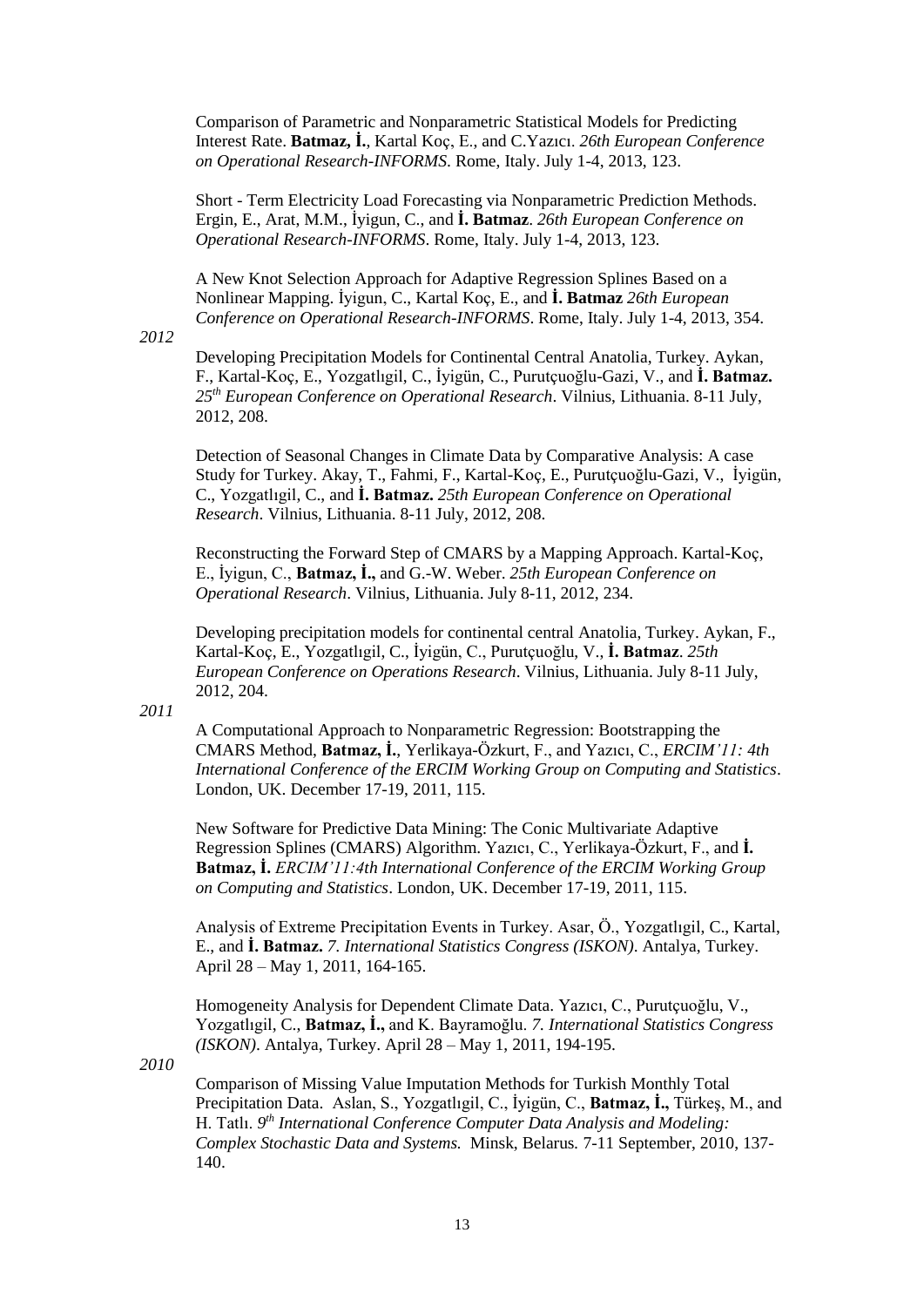RCMARS - The New Robust CMARS Method. Özmen, A., Weber, G.-W. and **İ. Batmaz**. *International Conference Operations Research (OR 2010)*. Munich, Germany. 1-3 September, 2010, 213.

Comparison of Regression Methods by Employing Bootstrapping Methods. Yetere-Kurşun, A., and **Batmaz, İ.** *COMPSTAT2010: 19th International Conference on Computational Statistics*. Paris, France. August 22-27, 2010, 92.

Comparing Missing Imputation Methods in Time Series: An Application on Turkey Climate Data (in Turkish). Yozgatlıgil, C., Aslan, S., İyigün, C., **Batmaz, İ.,** Türkeş, M., and Tatlı, H. *YAEM'2010: 30th National Congress of Operations Research and Industrial Engineering*. İstanbul, Turkey. 30 June-2 July, 2010, 127.

Data Mining Approaches for Good Quality Data and Process Development in Manufacturing Industry (in Turkish). Köksal, G., and **İ. Batmaz.** *İGS'2010: 7. Statistics Days Symposium*. Ankara, Turkey. June 28 - 30, 2010, 80.

RCMARS: Robust CMARS Method and a Numerical Application (in Turkish). Özmen, A., Weber, G.-W., and **Batmaz, İ.** *İGS'2010: 7. Statistics Days Symposium*. Ankara, Turkey. June 28-30, 2010, 59-60.

Nonlinear Dynamic Time Series Analysis and Use of Correlation Dimension as a Performance Criterion for Comparing Missing Data Imputation Methods (in Turkish). Aslan, S., Yozgatlıgil, C., İyigün, C., **Batmaz, İ.,** and Tatlı, H. *İGS'2010: 7. Statistics Days Symposium*. Ankara, Turkey. 28-30 June, 2010, 100-102.

A Simulation Study on the Usability of SNHT Homogeneity Test for Precipitation Data (in Turkish). Yozgatlıgil, C., Purutçuoğlu, V., Yazıcı, C., and **İ. Batmaz.**  *İGS'2010: 7. Statistics Days Symposium*. Ankara, Turkey. 28-30 June, 2010, 32-34.

Analysis of Turkey Precipitation Data from 1950 to 2006 Using Descriptive Data Mining Techniques (in Turkish). Asar, Ö., Kartal-Koç, E., Aslan, S., Öztürk, M. Z., Yozgatlıgil, C., Çınar, İ., **Batmaz, İ.,** Köksal, G., Türkeş, M., and H. Tatlı. *İGS'2010: 7. Statistics Days Symposium*. Ankara, Turkey. June 28-30, 2010, 77-79.

Identifying Climate Regions of Turkey Using Hierarchical Clustering Method (in Turkish). Fahmi, F, M., Kartal-Koç, E., İyigün, C., Türkeş, M., Yozgatlıgil, C., Purutçuoğlu, V., **Batmaz, İ.**, and G. Köksal. *İGS'2010: 7. Statistics Days Symposium*. Ankara, Turkey. June 28-30, 2010, 137-138.

Determining the Recharging Capacity of Dental Materials by Using Linear Regression Modeling. Can-Karabulut, D.C., **Batmaz, İ.**, Solak, H., and M. Taştekin. *4 th International Meeting on Methodological Issues in Oral Health Research*. İstanbul, Turkey. 21–23 April, 2010, 33.

*2009*

Comparison of Data Mining Algorithms for Classification and Prediction in Quality Improvement. Köksal, G., Anaklı, Z., **Batmaz, İ.,** Yerlikaya Özkurt, F., Testik, M.C., Kartal-Koç, E., Kayalıgil, S., Bakır, B., and E. Karasakal. *23rd European Conference on Operational Research*. Bonn, Germany. July 5-8, 2009, 39.

Nonparametric Improved Fuzzy Classifier Function Approach for Classification Based on Customer Satisfaction Survey Data. Özer, G., Kılıç, T., Kartal-Koç, E., **Batmaz, İ.**, Türker-Bayrak, Ö., Köksal, G., and B.A. Türkşen. *23rd European Conference on Operational Research*. Bonn, Germany. July 5-8, 2009, 63.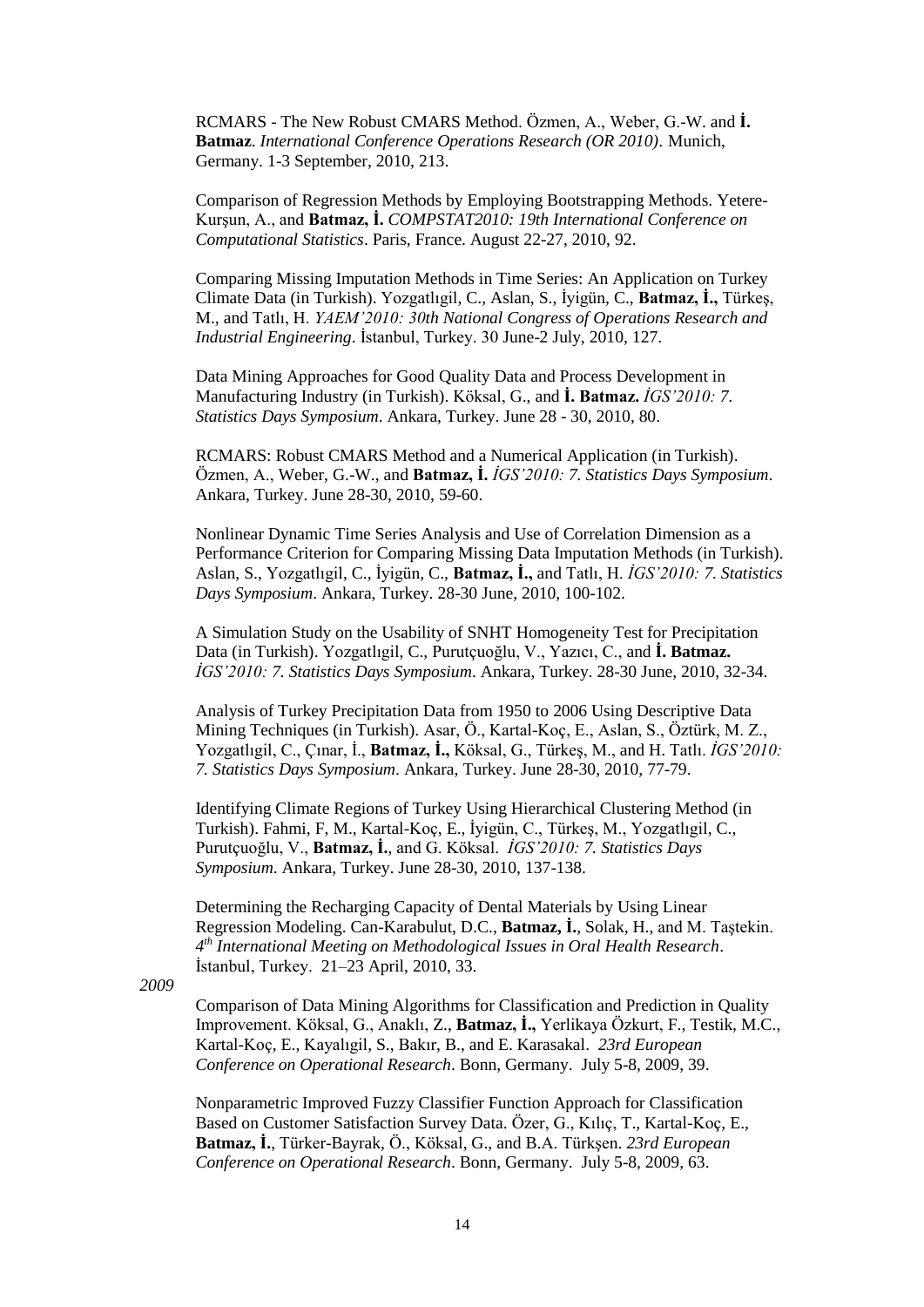Multicriteria Optimization for the Performance of Solid Rocket Motor. Kartal-Koç, E. **Batmaz, İ.**, and G. Köksal. *23rd European Conference on Operational Research*. Bonn, Germany. July 5-8, 2009, 251.

A Statistical Approach for Comparing Performances of Alternative Metamodels. **Batmaz, İ.**, and E. Kartal-Koç. *23rd European Conference on Operational Research*. Bonn, Germany. July 5-8, 2009, 299.

A Modification of MARS by Tikhonov Regularization and Conic Quadratic Programming for Modeling Quality Data. Yerlikaya-Özkurt, F., Taylan, P., **Batmaz, İ.**, Köksal G., and G.-W. Weber. *23rd European Conference on Operational Research*. Bonn, Germany. July 5-8, 2009, 299.

Comparison of Linear and Robust Regression Methods for Metamodeling Complex Systems. Dönmez, A., Kartal, E., **Batmaz, İ.**, and B. Kuran. *23rd European Conference on Operational Researc*h. Bonn, Germany. July 5-8, 2009, 299.

Crystal Structure Characteristics of Primary Tooth Enamel of Children Sensitive or Resistant to Decay (in Turkish). Doğan, S., Durutürk, L., **Batmaz, İ.,** Tinçer, T., and E. Yüzüak. *16. Turkish Pedodonti Association Congress*. Çeşme, Turkey. May 21-24, 2009, 70-71.

*2008*

Comparison of Linear and Nonlinear Metamodeling Techniques for Complex Systems. Kartal, E., and **İ. Batmaz**, *COMPSTAT 2008: International Conference on Computational Statistics*. Porto, Portugal. 24-29 August, 2008, 295.

Optimization of Casting Process Using Artificial Neural Networks. İpekci, A.I., Bakir, B., **Batmaz, İ.**, and M.C. Testik. *International Conference on Multivariate Statistical Modeling and High Dimensional Data Mining (HDM-2008)*. Kayseri, Turkey. June 19-23, 2008, 128.

*2007*

The Role of Bleeding Criteria for Evaluating the Status of Exposed Dental Pulp (in Turkish). Doğan, S., Orhan, A.I., Durutürk, L., and **İ. Batmaz**. *15. Turkish Pedodonti Association Congress*. Antalya, Turkey. October, 2007, 153-154.

Defect Cause Modeling with Data Mining: Decision Trees and Neural Networks. **Batmaz, İ**., İpekçi, A. İ., Bakır, B., Testik, M.C., and N.E. Özdemirel. *56th Session of the International Statistical Institute*. Lisbon, Portugal. August, 2007, 412.

Data Mining Applications in Quality Improvement: A Tutorial and a Literature Review. Köksal, G., Testik, M.C., Güntürkün, F.A., and **İ. Batmaz.** *22nd European Conference on Operational Research*. Prague, Hungary. July, 2007, 148.

Modeling Complex Systems Using Linear and Nonlinear Regression Metamodels. Kartal, E., **Batmaz, İ.,** and B. Kuran. *22nd European Conference on Operational Research*. Prague, Hungary. July, 2007, 149.

*Before 2000*

An Intelligent Tutoring System that Teaches Basic Probability Theory by Solving Examples (in Turkish). Baskan, O., and **İ. Batmaz**. *Research Symposium'94.* State Statistics Institute **(**DİE), Ankara, Turkey. November, 1994, 75-76.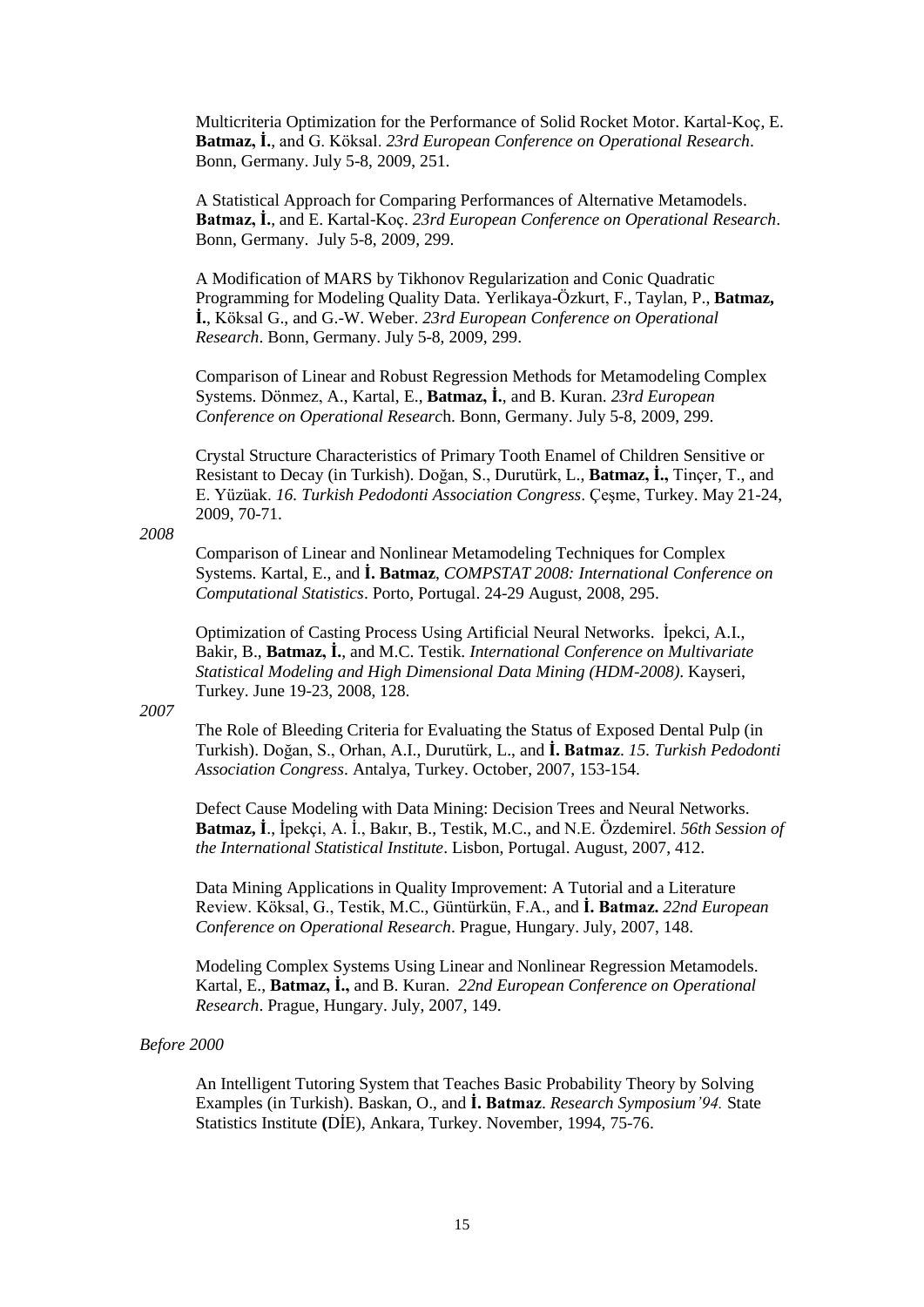A Comparative Study of Parameter Estimation Methods for the Logistic Distribution. **Batmaz, İ.** *ICOSCO-I, The First International Conference on Statistical Computing*, Çeşme, İzmir, March-April, 1987, 583.

### **PRESENTATIONS**

#### *2016*

Statistical Modeling of Fluoride Release Profiles of Various Dental Restorative Materials in three Buffer Solutions. Yoruç Hazar, A. B. and **İ. Batmaz**. TechConnect World Innovation Conference, Expo and National Innovation Summit, Maryland, USA, May 22-25, 2016.

#### *2013*

Comparison of Various Data Mining Methods for Interest Predicting (in Turkish). **Batmaz, İ.**, Kartal Koç, E., and C. Yazıcı. *AİK: First Conference of Researchers and Statisticians*, Hacettepe University, Ankara, September 12-13, 2013.

Comparing Performances of Nonparametric Statistical Models Built for Predicting Interest of Time Deposit Accounts (in Turkish). Yazıcı, C., Kartal Koç, E., and **İ. Batmaz.** *GİS: First Conference of Young Statisticians*, Hacettepe University, Ankara, September 10-11, 2013.

#### *2012*

A Simulation Study on the Performances of Homogeneity Tests Applied in Meteorological Studies. Yazıcı, C., Yozgatlıgil, C., and **İ. Batmaz**. *ICACM-International Conference on Applied and Computational Mathematics*. METU, Ankara, Turkey. October 3-6, 2012.

ARID-2C: Automated Re-sampling of Imbalanced Data for Binary Classification with Performance Evaluation by Promethee. Batu, B.B., **Batmaz, İ**., and G. Köksal. *ICACM-International Conference on Applied and Computational Mathematics***.** METU, Ankara, Turkey. October 3-6, 2012.

Analyzing the Long-term Projections of Precipitation Totals via Linear and Nonlinear Time Series Models. Aslan, S., Yozgatlıgil, C., İyigün, C., and **İ. Batmaz. ICACM-***International Conference on Applied and Computational Mathematics*. METU, Ankara, Turkey. October 3-6, 2012.

[Investigating the Seasonal Patterns of Continental Central Anatolia by](http://www.stat.metu.edu.tr/research-projects/ninlil/sunumlar/SeasonalPatterns.pdf)  Clustering. [Akal, T., Purutçuoğlu Gazi, V.,](http://www.stat.metu.edu.tr/research-projects/ninlil/sunumlar/SeasonalPatterns.pdf) **Batmaz, İ.**, Kartal Koç, E., İyigün, C., Yozgatlıgil C. *[25th Conference of European Chapter on Combinatorial Optimization](http://www.stat.metu.edu.tr/research-projects/ninlil/sunumlar/SeasonalPatterns.pdf)*, [Antalya, Turkey. 26-28 April, 2012.](http://www.stat.metu.edu.tr/research-projects/ninlil/sunumlar/SeasonalPatterns.pdf)

[Spectral Clustering on Time Series Data.](http://www.stat.metu.edu.tr/research-projects/ninlil/sunumlar/SpectralCTS.pdf) Aslan, S., C. İyigün., C. Yozgatlıgil., **İ. Batmaz**. *[25th Conference of European Chapter on Combinatorial Optimization](http://www.stat.metu.edu.tr/research-projects/ninlil/sunumlar/SpectralCTS.pdf)*, [Antalya, Turkey. 26-28 April, 2012.](http://www.stat.metu.edu.tr/research-projects/ninlil/sunumlar/SpectralCTS.pdf)

### *2011*

The Effect of Urban Land Cover Change around the Observation Sites on Temperature. Çınar, İ., Yozgatlıgil, C., and **İ. Batmaz**. *International Symposium on Environmental Protection and Planning: Geographic Information Systems (GIS) and Remote Sensing (RS) Applications (ISEPP)*. Gediz University, İzmir, Turkey. 28-29 June 2011.

*2010*

RCMARS - The New Robust CMARS Method. Weber, G.-W. Özmen, A., and **İ. Batmaz**. *VI Moscow International Conference on Operation Research (ORM2010)*. Moscow, Russia. 20-25 October, 2010.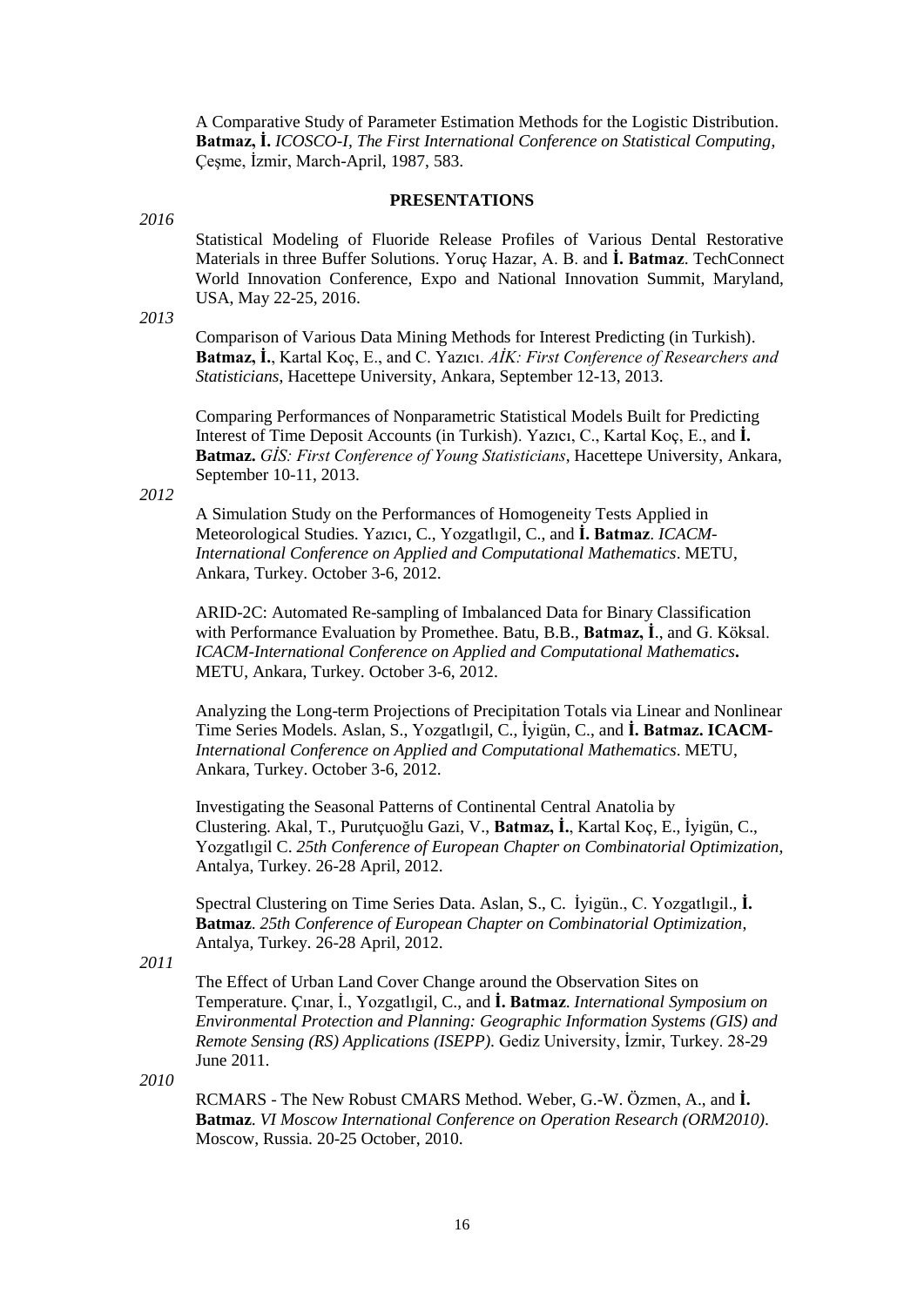#### *2008*

Robust Metamodeling of Complex Systems. Kartal, E, **Batmaz, İ.,** and B. Kuran. *Workshop on Recent Developments in Financial Mathematics and Stochastic Calculus*. METU, Ankara. April 25-26, 2008.

## *2007*

Data Mining Approaches for Quality Improvement and an Application (in Turkish). Köksal, G., Testik, M.C., Güntürkün, F., and **İ. Batmaz.** *16. Quality Congress*. İstanbul, Turkey. November, 2007.

### *2003*

Studying Radon Anomalies Based on Tectonic Activities in Alaşehir/Manisa Region Located at Active Gediz Graben (in Turkish). Yaprak G., Candan, O., Gür, F., **Batmaz, İ.**, and Camgöz, B. *VIII. National Congress of Nuclear Sciences and Technologies.* Erciyes University, Kayseri, Turkey. October, 2003.

Robust Estimation in Simulation Metamodeling. **Batmaz, İ***. EURO/ INFORMS: Joint International Meeting*. İstanbul, Turkey. July, 2003.

#### *Before 2000*

A Review on Uncertain Reasoning in Expert Systems (in Turkish). **Batmaz, İ.** *Research Symposium'96*. State Statistics Institute **(**DİE), Ankara, Turkey. November, 1996.

Object-Oriented Software Representation for Factorial Designs. **Batmaz, İ.** *The Third AI and Statistics Workshop*. Ft. Lauderdale, FL, USA. January, 1991.

Intrahouse Variation in Deal-Proneness and Brand Choice: Probabilistic Evaluation in the Presence of Insufficient Data on Household Members. Gönül, F., and **İ. Batmaz.** *ORSA/TIMS Joint National Meeting*. Philadelphia, PA, USA. October, 1990.

## **RESEARCH REPORTS**

## *Restricted*

A Research Project on Improvement of Respirator Design/Production Performance by Statistical Design of Experiments (in Turkish). **Batmaz. İ**. *ASELSAN*, Ankara, Turkey. September, 2020.

Developing Interest Predicting Models for Time Deposit Accounts Using Data Mining Techniques (in Turkish). Ayhan, Ö., **Batmaz, İ.,** Kartal-Koç, E., and C. Yazıcı. *A state bank of Turkey*, Ankara, Turkey. August-October, 2012.

The Use of Data Mining Techniques in Developing Early Warning (Surveillance) Systems for Natural Hazards. **Batmaz, İ**. *UNDP- UNEP- UNIDO- FAO* Project, Project No: MDGF-1680. April, 2011.

Statistical Evaluation of Concordance between Specifications and Performances of Instrumental Navigation Systems (in Turkish). Ayhan, H.Ö., and **İ. Batmaz**. *ASELSAN*, Ankara, Turkey. June, 2011.

Statistical Analysis of Students Evaluations for Arts and Science Faculty of METU for the First Academic Semester of 2005 (in Turkish). Ayhan, H.Ö. and **İ. Batmaz**. *METU, Art and Sciences Faculty*, July, Ankara, Turkey, 2006.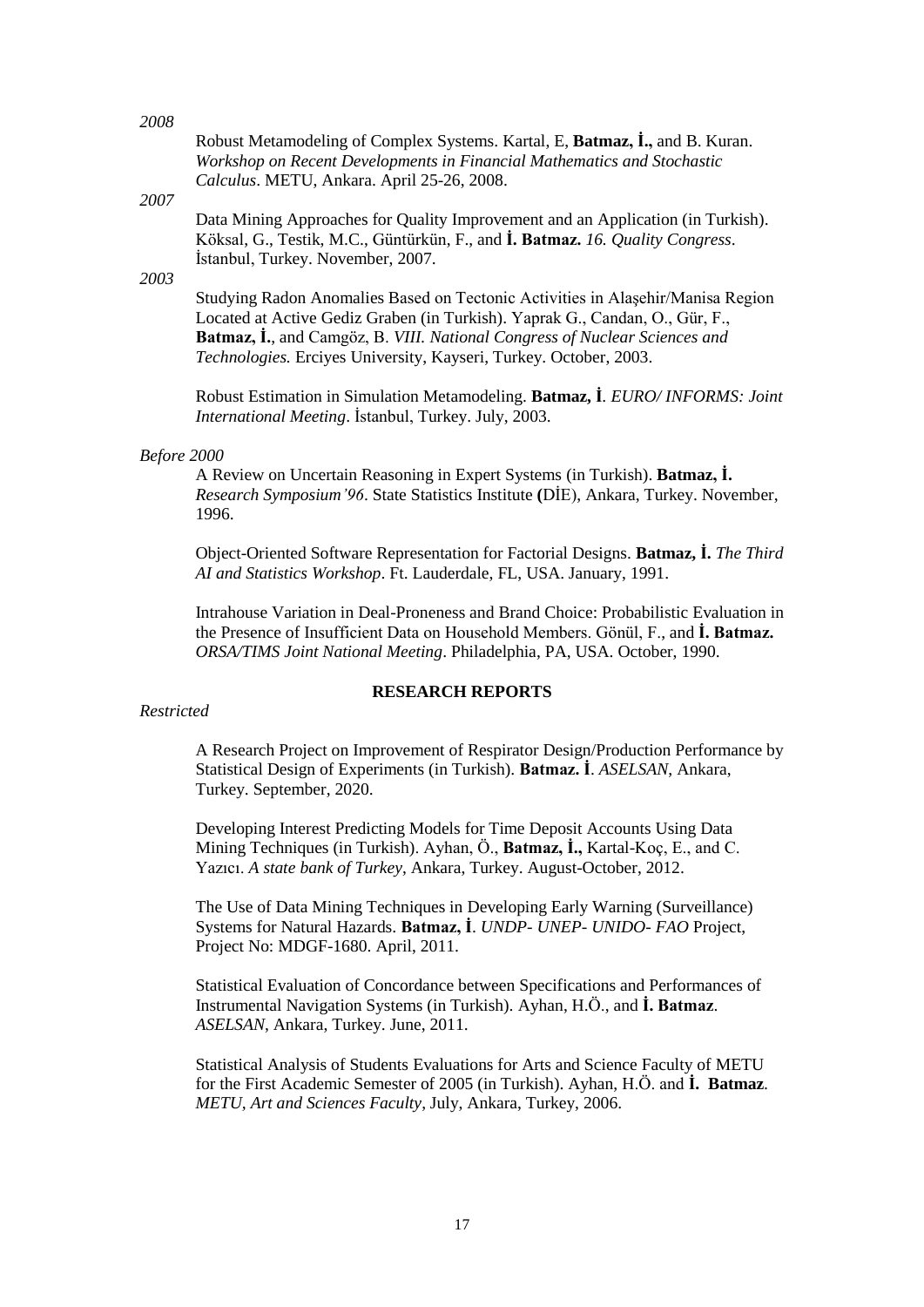A New Method for Calculating Performance Score of High School Students (in Turkish). Günay, S., Ayhan, H.Ö., **Batmaz, İ.**, and İ. Zor. *Center of Measuring, Selection and Placement (ÖSYM)*, Ankara, Turkey, 2005.

### *Project Reports*

Streaming C/MARS: A Streaming Conic/Multivariate Adaptive Regression Splines Algorithm. **Batmaz İ.**, and N. Adams.TÜBİTAK 2219: International Post-Doctoral Research Fellowship Programme.

Homogeneity Analysis of Meteorological Data by the Methods of Computational Statistics. METU Scientific Research Project (BAP) Fund, No: BAP-01-09-2015-001. Ankara, Turkey. 2015.

Developing Precipitation Models by Hidden Markov Models: A Case of Turkey **Batmaz**, **İ.**, Yozgatlıgil, C., Greenacre, M., Zucchini, W., Yaman, N. METU Scientific Research Project (BAP) Fund, No: BAP-01-09-2014-001. Ankara, Turkey. 20014.

Redefining Climate Regions of Turkey and Developing Precipitation Models Using Data Mining Techniques. METU Scientific Research Project (BAP) Fund, No: BAP-2008-01-09-02. Ankara, Turkey. 2008-2011. [http://www.stat.metu.edu.tr/research](http://www.stat.metu.edu.tr/research-projects/ninlil/)[projects/ninlil/](http://www.stat.metu.edu.tr/research-projects/ninlil/)

Use and Development of Data Mining Techniques for Quality Improvement (in Turkish). Final Report of the TÜBİTAK Project No: 105M138. Köksal, G., **Batmaz, İ.,** Karasözen, B., Kayalıgil, S., Testik, M.C., Özdemirel, N.E., Bakır, B., and B. Öztürk. September, 2009.

Design of Experiments with Simulation Models Analyzed through Kriging. **Batmaz, İ.,** and J.P.C. Kleijnen. *Tilburg University, Netherlands*, Supported by NOW, September 2002.

### *Technical Reports*

Streaming C/MARS: A Streaming Conic/Multivariate Adaptive Regression Splines Algorithm. **Batmaz İ.**, and N. Adams. TÜBİTAK 2219: International Post-Doctoral Research Fellowship Programme. *To be published at Imperial College, Department of Mathematics, London, UK,* 2019.

Homogeneity Analysis of Turkish Climate Data. Yazıcı, C., Purutçuoğlu, V., Yozgatlıgil, C., Bayramoğlu, K., İyigün, C., and **İ. Batmaz**, *METU-STAT*-Technical Report-2012- 001 March, 2012

Bootstrapping Conic Multivariate Adaptive Regression Splines (BCMARS). **Batmaz, İ.**, Yazıcı, C., and F. Yerlikaya-Özkurt, *METU-STAT*-Technical Report-2012- 002 March, 2012

Comparison of Missing Value Imputation Methods in Time Series: The Case of Turkish Meteorological Data. Yozgatlıgil, C., Aslan, S., İyigün, C., and **İ. Batmaz** *METU-STAT*-Technical Report-2011- 002 October, 2011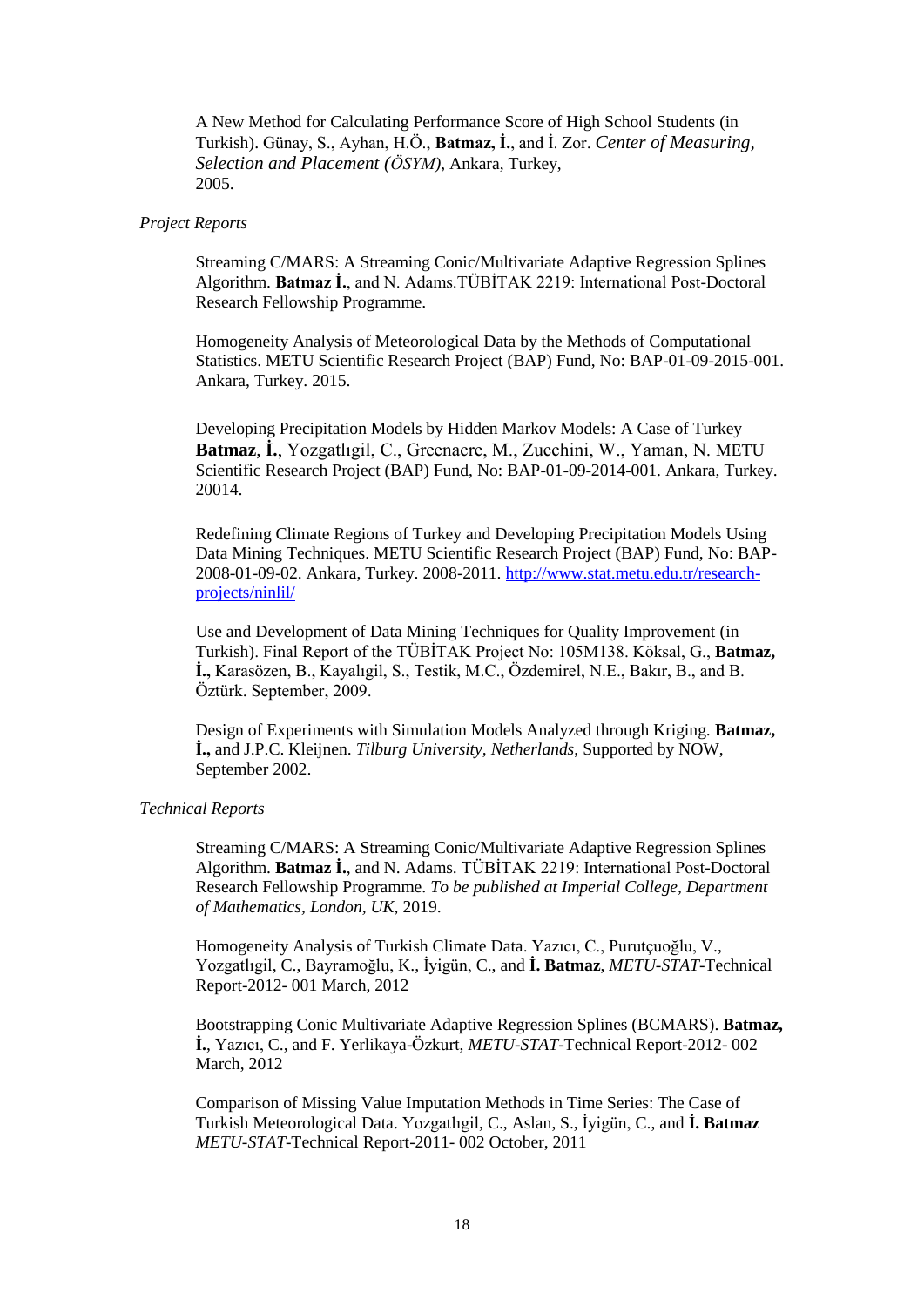Robust Conic Quadratic Programming–A Robustification of CMARS. Weber, G-W., **Batmaz, İ.**, and A. Özmen. *IAM, METU*, Ankara, Turkey. 2010.

The Effect of Inspection Error on Quality and Producer Losses: The Case of Nominal-the Best Type Quality Characteristic and Rework. Köksal, G., Taşeli, A., Dolgun, L.E., and **İ. Batmaz.** Technical Report No: 10-01, *Industrial Engineering Department, METU*, Ankara, Turkey. 2010.

Data Mining Processes and a Review of their Applications for Product and Process Quality Improvement in Manufacturing Industry. Köksal, G., **Batmaz, İ.,** and M.C. Testik. Technical Report No: 08-03, *Industrial Engineering Department, METU*, Supported by TÜBİTAK, 2008.

Use of Tikhonov Regularization and Multicriteria Optimization in MARS Algorithm (in Turkish). Yerlikaya, F., G.W. Weber, P. Taylan, **İ. Batmaz**, G. Köksal. Technical Report No: 105, *IAM, METU*, Supported by TÜBİTAK under Project Number: 105M138, May 2008.

Developing an Intelligent Tutoring System that Teaches Basic Probability Theory by Solving Examples (in Turkish). Baskan, O., and **İ. Batmaz**. *Department of Statistics, Ege University*, Supported by Ege University Research Fund, 1995.

#### *Director*

# **PROJECTS PARTICIPATED**

A Research Project on Improvement of Respirator Design/Production Performance by Statistical Design of Experiments. **Batmaz. İ**. *ASELSAN*, Ankara, Turkey. May-September, 2020.

Streaming C/MARS: A Streaming Conic/Multivariate Adaptive Regression Splines Algorithm. **Batmaz İ.**, and N. Adams. TÜBİTAK 2219: International Post-Doctoral Research Fellowship Programme.

Homogeneity Analysis of Meteorological Data by the Methods of Computational Statistics. **Batmaz İ.**, and C. Yozgatlıgil. METU Scientific Research Project (BAP) Fund, No: BAP-01-09-2015-001. Ankara, Turkey. 2015.

Developing Precipitation Models by Hidden Markov Models: A Case of Turkey **Batmaz**, İ., Yozgatlıgil, C., Greenacre, M., Zucchini, W., Yaman, N. METU Scientific Research Project (BAP) Fund, No: BAP-01-09-2014-001. Ankara, Turkey. 20014.

Redefining Climate Regions of Turkey and Developing Precipitation Models Using Data Mining Techniques. **Batmaz İ.**, and C. Yozgatlıgil. METU Scientific Research Project (BAP) Fund, No: BAP-2008-01-09-02. Ankara, Turkey. 2008-2011. <http://www.stat.metu.edu.tr/research-projects/ninlil/>

### *Co-director*

Interest Predicting for Time Deposit Accounts Using Data Mining Techniques, A State Bank of Turkey, Ankara, Turkey. August-October, 2012.

Use of Data Mining in Quality Improvement. METU BAP Project Fund, No: BAP2006-07-02-06, Ankara, Turkey. 2006-2007.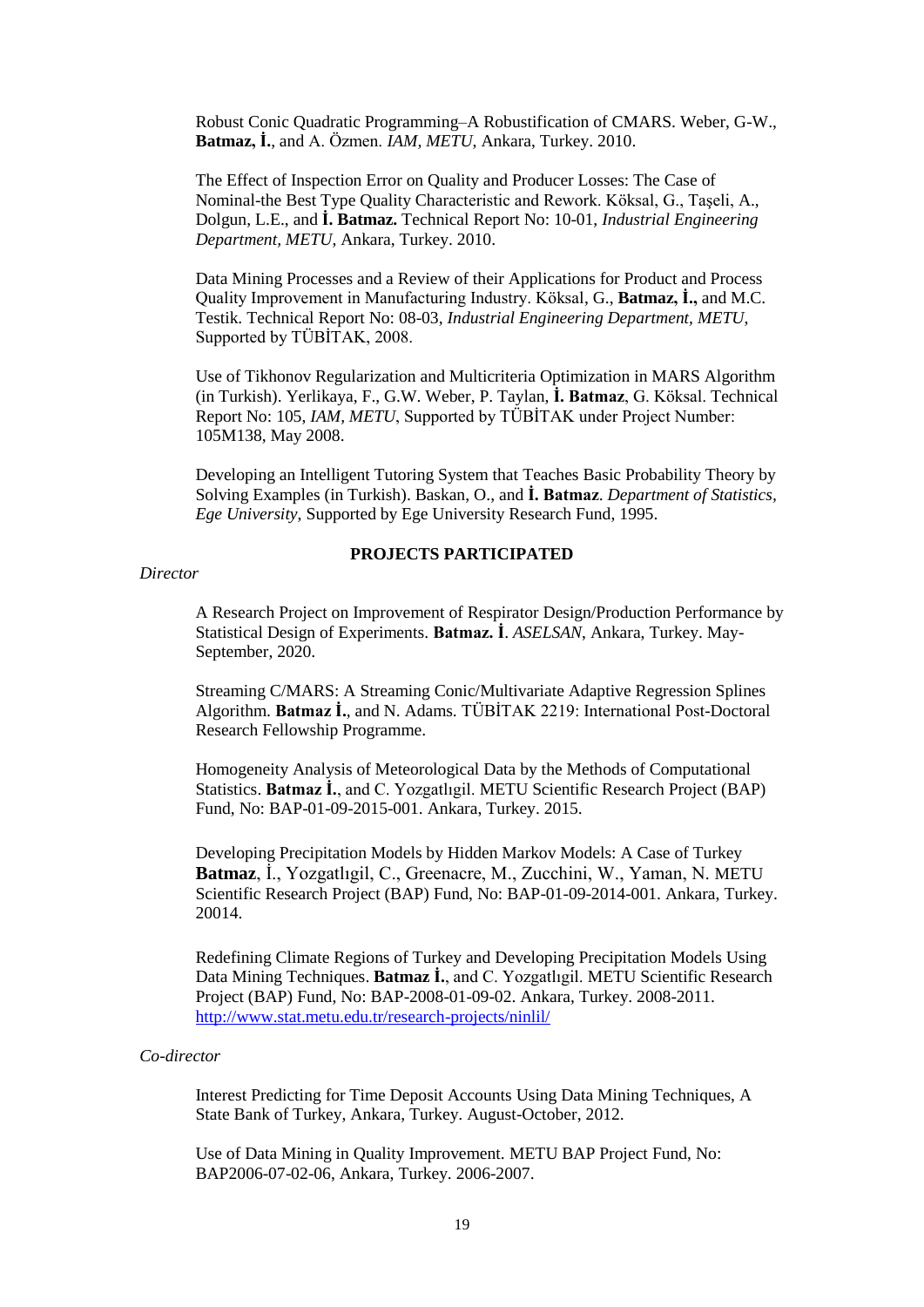Data Mining and Knowledge Discovery for Quality Improvement in Manufacturing. TÜBİTAK Project, No: 105M138. 2006-2009.

Developing an Intelligent Software for Improving Productivity and Product Quality and Standards in Manufacturing Process Using Statistics Methods. Supported by TÜBİTAK-TTGV and S.P.A.C., METU-Technopolis, 2004-2005.

### *Researcher*

Ship Combat Effectiveness Evaluation (Gemi Muharebe Etkinlik Değerlendirme), (TÜBİTAK Destekli) ODTÜ DSIM Project No: 1007-SAVTAG-SSM-2015-02, Ankara, Turkey, May 2018 – ongoing.

Discovering of a New Gene Responsible for Limb-Girdle Muscle Dystrophy Phenotype. TUBİTAK Project No: 112S271, 2012-2015.

The Use of Data Mining Techniques in Developing Early Warning (Surveillance) Systems for Natural Hazards. UNDP- UNEP- UNIDO- FAO Project, Project No: MDGF-1680, 2010-2011.

Statistical Evaluation of Concordance between Specifications and Performances of Instrumental Navigation Systems. ASELSAN, Ankara, Turkey. February-June 2010.

A New Method for Calculating Performance Score of High School Students. Center of Measuring, Selection and Placement (ÖSYM), Ankara. 2005.

Metamodeling on Simulation through Kriging and Regression: A Comparative Research. Netherlands National Research Fund (NWO) Supported Project, Department of Information Systems (BIK)/ Center for Economic Research (CentER), School of Economics and Business Administration (FEW), Tilburg University, Tilburg, Netherlands. 2002-Summer.

Studying Radon Anomalies based on Tectonic Activities in Alaşehir/Manisa Region Located at Active Gediz Graben. EBİLTEM 2000 BİL 037. The Institute of Nuclear Sciences, Ege University, İzmir, Turkey. 2000-2004.

Studying Radon Anomalies based on Tectonic Activities in Alaşehir/Manisa Region Located at Active Gediz Graben. TÜBİTAK Project, Project No. YDABÇAĞ-100Y059. The Institute of Nuclear Sciences, Ege University, İzmir, Turkey. 2000- 2003.

Developing an Intelligent Tutoring System that Teaches Basic Probability Theory by Solving Examples (in Turkish). Supported by Ege University Research Fund. Department of Statistics, Ege University, İzmir, Turkey. 1992-1995.

A Research on Computer Aided Education for Elementary School Students. TÜBİTAK Project. Computer Sciences Engineering Department, Ege University, İzmir, Turkey. 1991-1992.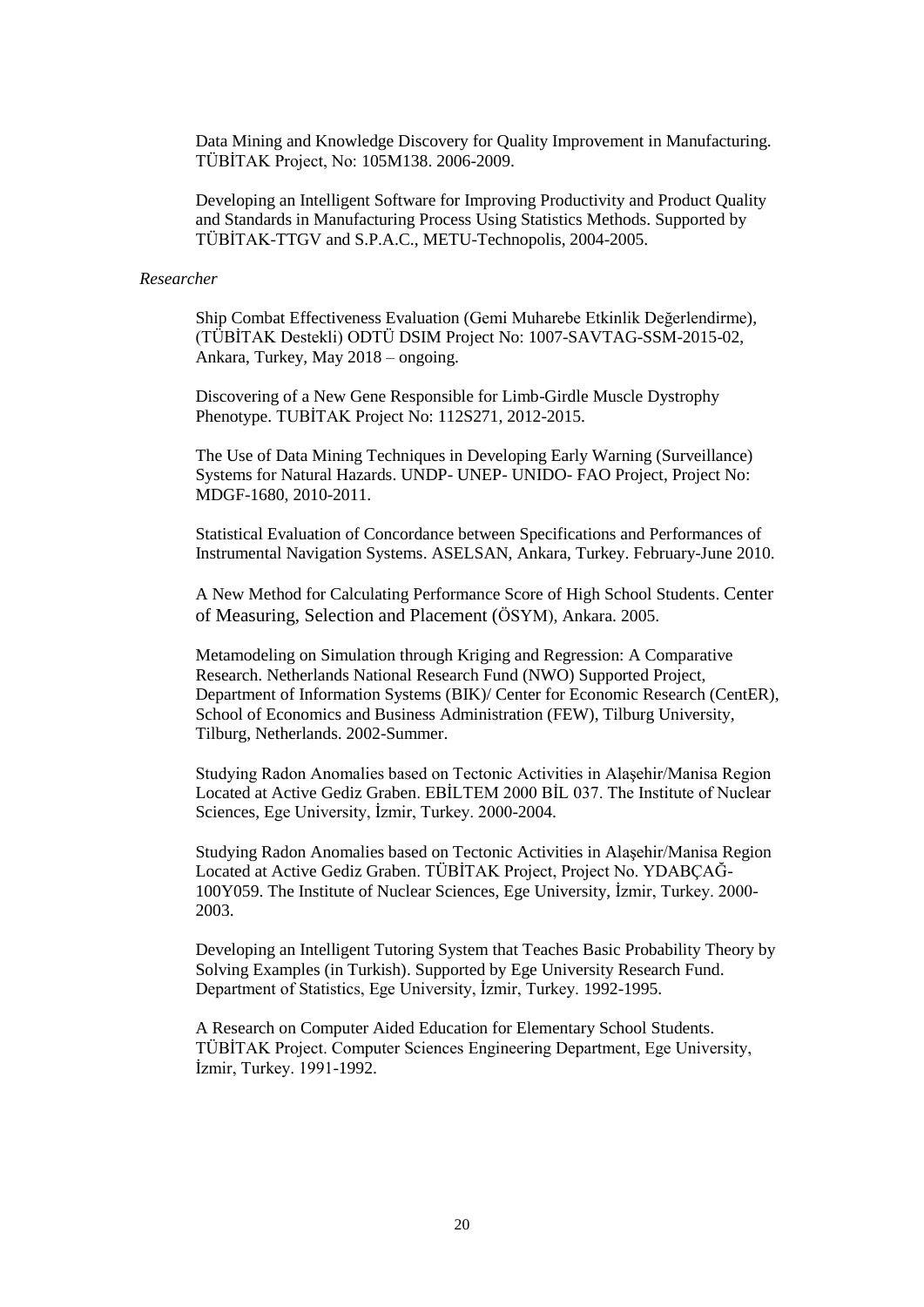### *Consultant*

A Research Project on Improvement of Respirator Design/Production Performance by Statistical Design of Experiments. **Batmaz. İ**. *ASELSAN*, Ankara, Turkey. May-September, 2020.

Software Development for Virtual Factory Modelling Formation by using Statistical Design of Experiments Methods. SFM Software Technologies Incorporated Company. METU Technopolis, Ankara, August 2019-February 2020.

A Research on Collecting Aerodynamic Data and their Statistical and Mathematical Modelling. SAGE. Ankara. 2016-2017.

Linear and Nonlinear Regression Modeling of Fluoride Discharge from Various Dental Restorative Materials. Metallurgy and Materials Engineering, Yıldız Technical University, İstanbul, Turkey; and Faculty of Dentistry, Marmara University, İstanbul, Turkey. 2008-ongoing.

Comparing the Strength of Shearing Bonding of Different Dentin Adhesion Systems in Primary and Permanent Teeth and Examining Resin-Dentin Bonded Interfaces Using Scanning Electron Microscope (SEM) and Transmission Electron Microscope (tem). PhD Thesis, Ankara University, Faculty of Dentistry, Ankara, Turkey, 2007.

The Role of Bleeding Criteria for Evaluating the Status of Exposed Dental Pulp. Ankara University, Faculty of Dentistry, Ankara, Turkey, 2007.

A Research on Statistical Modeling of Change in Fluoride Discharge and Recharge Amounts over Time as a Result of Different Treatments on Various Restorative Materials. PhD Thesis, Ankara University, Faculty of Dentistry, Ankara, Turkey, 2003.

### *Research Assistant*

A Research on the Infant Mortality in Sweden in the 19. Century by Utilizing Church Records. Supported by NSF, History Department, CMU, Pittsburgh, PA, USA. 1991.

Effects of Household Members' Preferences on the Brand Choice of Ketchup Consumption. Graduate School of Industrial Administration, Marketing Department, CMU, Pittsburgh, PA, USA. 1989-1990.

Factors Affecting the Quality of Fiberglass Production. Supported by PPG Company. Department of Statistics, CMU, Pittsburgh, PA, USA. 1989.

A Research on Determining Factors Affecting Performance of Students Attending Science Faculty of Ege University. Ege University, Department of Statistics, İzmir, Turkey. 1987-1988.

### **THESES SUPERVISED**

*MSc Theses* 

#### *Continuing*

 Durdular, Z. Predicting Conflicts by Machine Learning Models. **Sole-Advisor: Prof. Dr. İ. Batmaz.** Department of Statistics, METU, Ankara, Turkey. 2020-ongoing.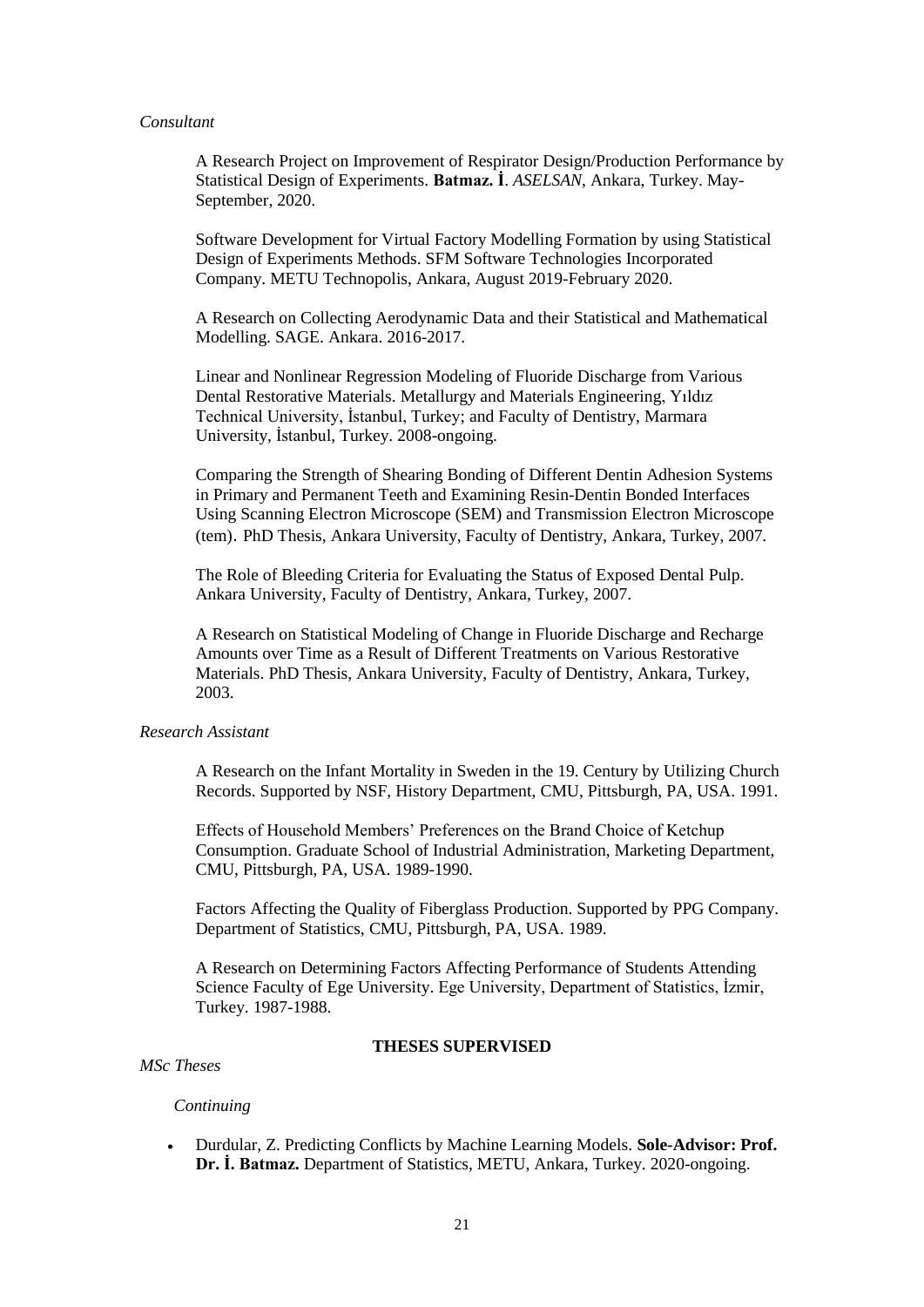- Günbay, S. A Probabilistic and Statistical Exploration of Detecting Abnormally Low Bids in Public Procurement Procedures. **Sole-Advisor: Prof. Dr. İ. Batmaz.**  Department of Statistics, METU, Ankara, Turkey. 2021-ongoing.
- İnce, O. Virtual Statistics Assistant for Researcher Medical Doctors. **Sole-Advisor: Prof. Dr. İ. Batmaz.** Department of Statistics, METU, Ankara, Turkey. 2021 ongoing.
- Özkum, Ö. The Applications of Markov Chain And its Variants in Game Theory and Decision-Making. **Sole-Advisor: Prof. Dr. İ. Batmaz.** Department of Statistics, METU, Ankara, Turkey. 2020-ongoing.

# *Completed*

- Altınok, G., Learning to Rank Web Data by Multivariate Adaptive Regression Splines. **Principal Advisor: Prof. Dr. İ. Batmaz.** Co-Advisor: Assist. Prof. Dr. Pınar Karagöz. 2018.
- Kurt, C., Comparison of Computational Inpainting Methods. **Principal Advisor: Prof. Dr. İ. Batmaz.** Co-Advisor: Prof. Dr. İlkay Ulusoy. 2018.
- Kapucu, T., The Effect of Computer Assisted Instruction on Eight Grade Students' Permutation-Combination-Probability Achievement and Attitudes Towards Computer Assisted Learning. Department of Statistics, METU, Ankara, Turkey. **Principal Advisor: Prof. Dr. İ. Batmaz.** Co-Advisor: Assoc. Prof. Dr. Özlem İlk Dağ. 2016.
- Sivrikaya, N., Modeling Precipitation Series of Turkey with Hidden Markov Models (HMMs). Department of Statistics, METU, Ankara, Turkey. **Principal Advisor: Prof. Dr. İ. Batmaz.** Co-Advisor: Assist. Prof. Ceylan Talu-Yozgatlıgil. 2015 (Supported by METU BAP)
- Yetere-Kurşun, A., Ensemble Clustering of Turkish Meteorological Data. IAM, METU, Ankara, Turkey. **Principal Advisor: Prof. Dr. İ. Batmaz.** Co-Advisor: Assist. Prof. Cem İyigün. 2014. (Supported by METU BAP)
- Yazıcı, C., A Computational Approach to Nonparametrıc Regression: Bootstrapping CMARS Method. Department of Statistics, METU, Ankara, Turkey. **Sole Advisor: Assoc. Prof. Dr. İ. Batmaz.** 2011.
- Özmen, A., Robust Conic Quadratic Programming Applied to Quality Improvement-A Robustification of CMARS. IAM, METU, Ankara, Turkey. Principal Advisor: Prof. Dr. G.-W. Weber. **Co-Advisor: Assoc. Prof. Dr. İ. Batmaz.** 2010. (METU Best MSc Thesis Award)
- Özer, G., Fuzzy Classification Models Based on Tanaka's Fuzzy Linear Regression Approach and Nonparametric Improved Fuzzy Classifier Functions. Department of Industrial Engineering, METU, Ankara, Turkey. Principal Advisor: Prof. Dr. G. Köksal. **Co-Advisor: Assoc. Prof. Dr. İ. Batmaz.** 2009. (Supported by TÜBİTAK)
- Yerlikaya, F., A New Contribution to Nonlinear Robust Regression and Classification with MARS and its Application to Data Mining for Quality Control in Manufacturing. IAM, METU, Ankara, Turkey. Principal Advisor: Prof. Dr. G.-W. Weber. **Co-Advisor: Assoc. Prof. Dr. İ. Batmaz.** 2008. (METU Best MSc Thesis Award) (Supported by TÜBİTAK)
- Kartal, E., Metamodeling Complex Systems Using Linear and Nonlinear Regression Methods. Department of Statistics, METU, Ankara, Turkey. **Principal Advisor: Assoc. Prof. Dr. İ. Batmaz.** Co-Advisor: B. Kuran. 2007.
- Güntürkün, F., A Comprehensive Review of Data Mining Applications in Quality Improvement and a Case Study. Department of Statistics, METU, Ankara, Turkey. **Principal Advisor: Assoc. Prof. Dr. İ. Batmaz.** Co-Advisor: Prof. Dr. G. Köksal. 2007. (Supported by TÜBİTAK)
- Öğünç, F., Estimating the Equilibrium Real Exchange Rate and the Real Interest Rate Using an Unobserved Components Model. Department of Statistics, METU, Ankara, Turkey. **Principal Advisor: Assoc. Prof. Dr. İ. Batmaz.** Co-Advisor: Prof. Dr. H. Körezlioğlu. 2006.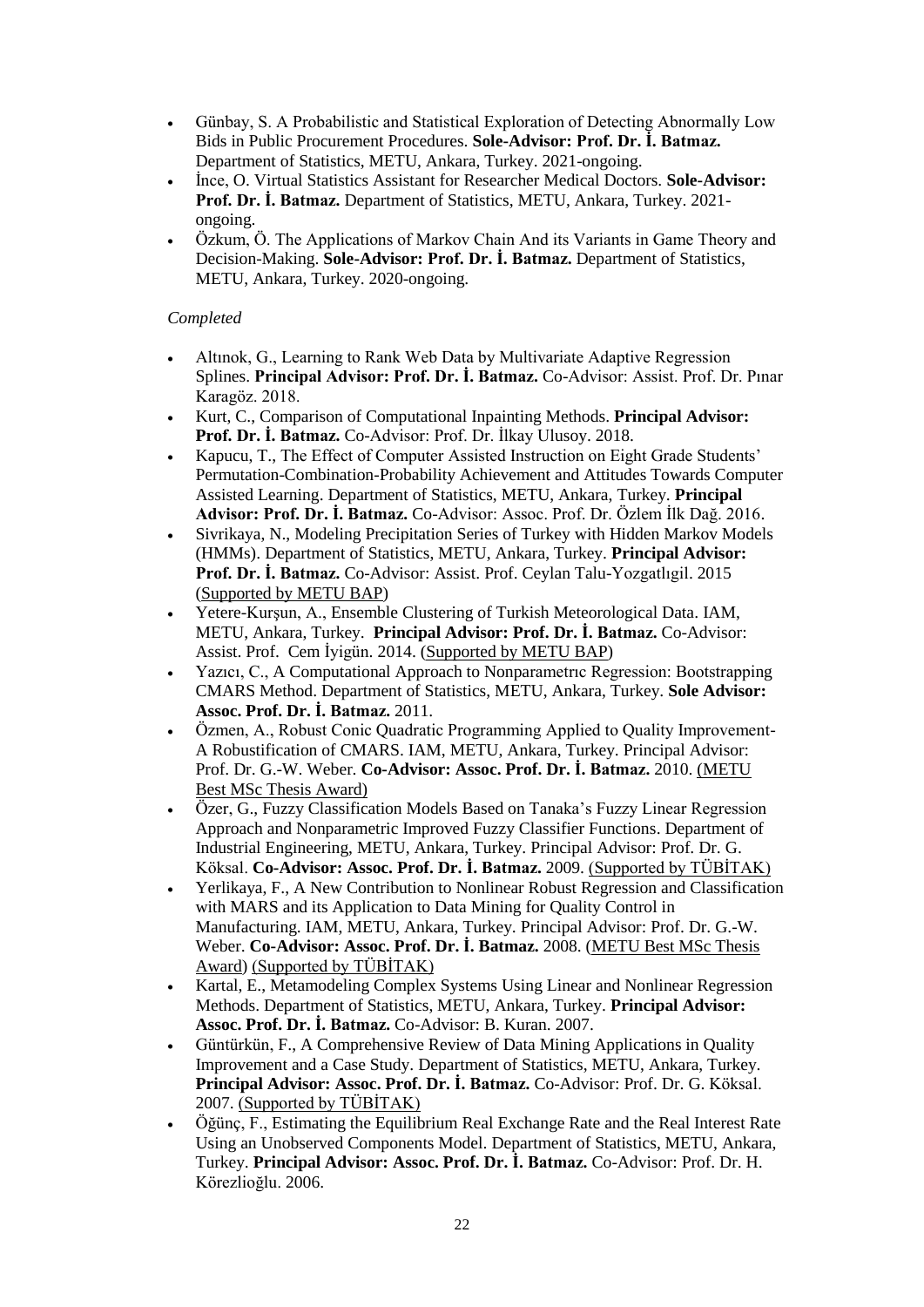- Bakır, B., Defect Cause Modeling with Decision Tree and Regression Analysis: A Case Study in Casting Industry. Informatics Institute, METU, Ankara, Turkey. Principal Advisor: Prof. Dr. N. Baykal. **Co-Advisor: Assoc. Prof. Dr. İ. Batmaz.** 2006. (Supported by TÜBİTAK)
- Tanıl, H., An Automatic Input Data Analyzer for Simulation (in Turkish). Department of Statistics, Ege University, İzmir, Turkey. **Sole Advisor: Assist. Prof. Dr. İ. Batmaz.** 2000. (Supported by Ege University Research Fund)
- Balsarı, M., A Research on Developing an Expert System for Diagnosing Blue-Green Algae Specie (in Turkish). Department of Statistics, Ege University, İzmir, Turkey. **Sole Advisor: Assist. Prof. Dr. İ. Batmaz.** 1995. (Supported by Ege University Research Fund)

# *PhD Theses*

# *Continuing*

 Kapucu, T. Linear Mixed-Models. **Principal Advisor: Prof. Dr. İ. Batmaz. Co-Advisor: F. Yavuz Gökalp.** Department of Statistics, METU, Ankara, Turkey. 2020 ongoing.

# *Completed*

- Yazıcı, C., A Computational Approach to Detect Inhomogeneities in Time Series Data. Department of Statistics, METU, Ankara, Turkey. **Principal Advisor:** Doç. Dr. C. Yozgatlıgil.**Co-Advisor: Prof. Dr. İ. Batmaz.** Department of Statistics, METU, Ankara, Turkey. 2017.
- Aker, Ö., A Research on Discovering of a New Gene Responsible for Limb-Girdle Muscle Dystrophy Phenotype. Principal Advisor: Prof. Dr. Pervin Dinçer. **Co-Advisor: Assoc. Prof. Dr. İ. Batmaz.** Hacettepe University, Department of Medical Biology, Ankara, Turkey. 2011-2015. (Supported by TÜBİTAK)
- Bozağaç, C.D., Metamodeling Atomic Models in Discrete-Event System Specification (DEVS) Formalism Using Multivariate Adaptive Regression Splines (MARS). Principal Advisor: Assoc. Prof. Dr. M. Halit Oğuztüzün. **Co-Advisor: Prof. Dr. İ. Batmaz.** Computer Science Department, METU, Ankara, Turkey. 2014.
- Fahmi, F., Estimation of Response Errors in Complex Sample Survey. Principal Advisor: Prof. Dr. H. Öztaş Ayhan. **Co-Advisor: Prof. Dr. İ. Batmaz.** Department of Statistics, METU, Ankara, Turkey. 2013.
- Kartal-Koç, E., Reconstructing the Forward Stepwise Algorithm of Additive Regression Splines. **Principal Advisor: Assoc. Prof. Dr. İ. Batmaz.** Co-Advisor: Assist. Prof. Dr. Cem İyigün. Department of Statistics, METU, Ankara, Turkey. 2012.
- Erkan, İ., Multilevel Models for Time Series Gene Expression Data. Principal Advisor: Dr. Özlem İlk. **Co-Advisor: Assoc. Prof. Dr. İ. Batmaz.** Department of Statistics, METU, Ankara, Turkey. 2011. (Supported by TÜBİTAK)

# **TEACHING INTERESTS**

- Data Science and Data Analytics
- Data Mining
- Computational Statistics
- Machine Learning
- Statistical Computing (Using SPSS, SAS, MINITAB, R, MATLAB, SQL)
- Programming Languages (Python, C, C++, PASCAL, BASIC, FORTRAN)
- Data Structures
- Data Processing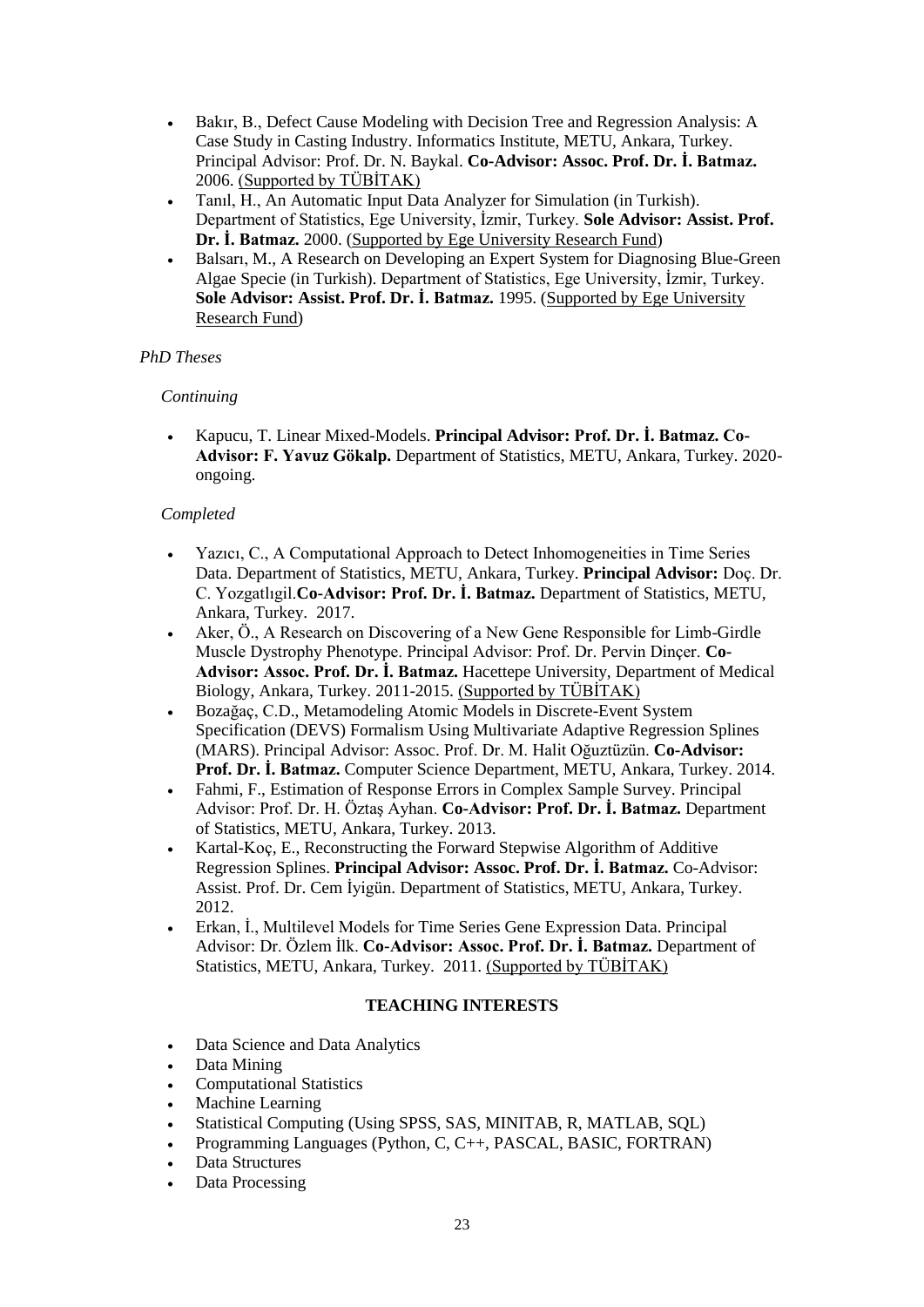- Exploratory Data Analysis
- Modeling and Simulation
- Response Surface Methodology (Linear Modelling, DOE, Optimization)
- Regression Analysis
- Design of Experiments (DOE)
- Statistical Quality Control
- Probability and Statistics
- Applied Statistics

## **RESEARCH INTERESTS**

- Data Science and Data Analytics
- Big Data Mining
- Stream Data Mining
- Data Mining
- Computational Statistics
- Machine Learning
- Statistical Computing
- Early Warning System Development
- Response Surface Methodology, Metamodeling
- Design of Experiments (DOE)
- Statistical Modeling
- Quality Improvement
- Environmental Statistics
- System Simulation
- Statistical Software Development

## **SEMINARS**

## *Continuing Education Seminars on*

- Basic Statistical Methods, TEİ, TUSAS, Eskişehir, February 19-21, 2013.
- Applications of Statistical Analysis in Medical Researches Using SPSS Package Program, ATO, Ankara Chamber of Medical Doctors, April-June 2011.
- Regression Modeling, Statistical Design of Experiments and Multivariate Adaptive Regression Splines (MARS), TÜBİTAK-SAGE, July 2008, 2014.
- Applied Statistical Methods, July 2006.
- Quality Management Certificate Program, May and July 2005; April 2008-June 2008; November 2008 - March 2009).

# **OTHER PROFESSIONAL ACTIVITIES**

## *Committee/Jury Membership*

- *Fulbright Scholarship in Statistics Selection Committee***,** Turkish Fulbright Commission, Ankara, Turkey.
- *PhD Qualification Exam Jury***,** Department of Statistics, *Hacettepe University*, Ankara, Turkey.
- *MSc and PhD Thesis Jury***,** Department of Statistics, Industrial Engineering Department, Institute of Applied Mathematics (IAM), Informatics Institute and GGIT, *METU*, Ankara, Turkey. Department of Statistics, *Ankara University*, Ankara, Turkey.

24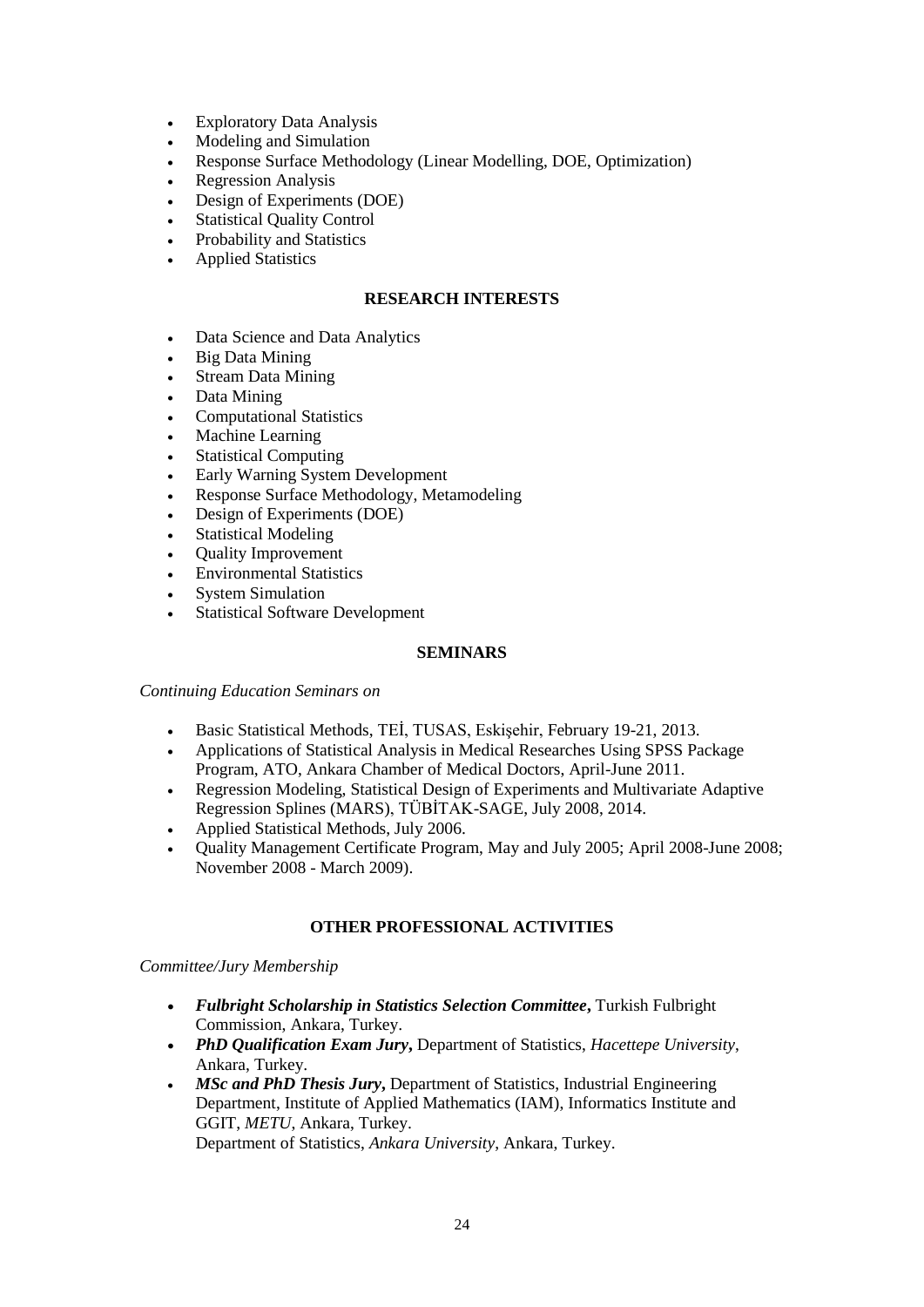- *PhD Thesis Following Committee***,** Department of Statistics, Industrial Engineering Department, Institute of Applied Mathematics, Informatics Institute, GGIT, *METU*, Ankara University Dil-Tarih-Coğrafya Faculty, Ankara, Turkey.
- *Expertise Thesis Jury***,** Turkish Statistics Foundation (*TÜİK*). Ankara, Turkey.
- *Associate Professorship Jury,* Üniversitelerarası Kurul (Inter-universities Board). Ankara, Turkey.

## *Professional Memberships*

- ERCIM WG, Computational and Methodological Statistics, SAS, GMS, and GCS, 2014-ongoing.
- IASC-International Association for Statistical Computing, ISI-International Statistics Institute, 2012-ongoing.
- EUROPT WG, Continuous Optimization Working Group of EURO, 2007 ongoing.
- Altı Sigma Forum (Six Sigma Form-in Turkish), Member of the Editorial Board, 2003-ongoing.

### *Non-Academic*

*Scholarship Committee Member***,** METU, Ankara, Turkey, 2008-ongoing.

## **REFREEING**

## *Journal Papers*

- Advances in Fuzzy Systems, 2016.
- Annals of OR, 2015, 2016, 2019 (3)
- CMPB: Computer Methods and Programs in Biomedicine, 2016
- Central European Journal of Operations Research, 2018.
- Communications in Statistics Simulation and Communication, 2015, 2019 (2).
- Computational Intelligence, An International Journal, 2019, 2020.
- Computational and Mathematical Methods in Medicine, 2016.
- COST: Computational Statistics, 2015, 2016, 2017
- EEST: Environmental and Ecological Statistics, 2017
- Financial Innovation, 2018.
- International Journal of Advanced Manufacturing Technology, 2015.
- Journal of Applied Statistics, 2009.
- Journal of Computational and Applied Mathematics, 2009, 2010.
- Journal of the Operations Research Society of China, 2019.
- Journal of Statistical Research (in Turkish and English), 2007, 2008, 2010, 2011.
- Journal of Statistical Software, 2013.
- Machine Learning, 2014.
- Optimization, 2007, 2009, 2010, 2012, 2013, 2016, 2017 (2), 2018.
- Quality Technology, 1990.
- Simulation: Transactions of the Society for Modeling and Simulation International, 2012, 2014, 2017, 2020.
- Transaction of Fuzzy Systems, 2018 (2).
- Turkish Journal of Electrical Engineering and Computer Sciences, 2016.
- Turkish Journal of Mathematics, 2016.

### *Book Chapters*

Springer, 2011, 2013